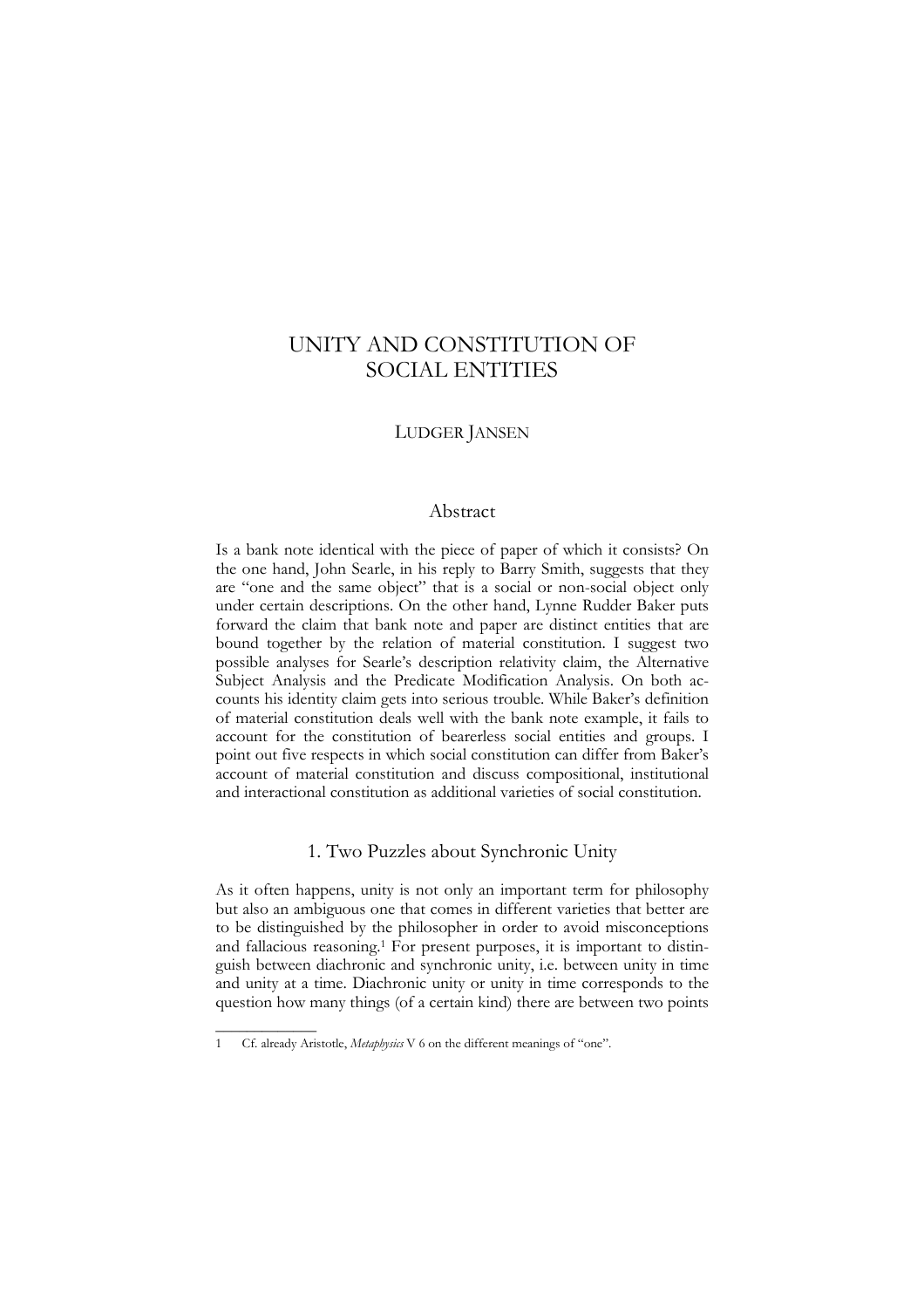of time, from  $t_1$  to  $t_2$ ? Synchronic unity, on the other hand, or unity at a time, corresponds to the question how many things there are at one certain point of time  $t$  – either of a certain kind or of different kinds? In this paper, I will primarily be concerned with synchronic unity, but questions of diachronic unity will be relevant for the discussion, too.

I will start my discussion with two puzzles concerning the synchronic unity of social entities. The first puzzle concerns the unity of groups, i.e. of such social entities that involve humans as their members. Consider a situation in which four people stand together in front of the philosophy department at noon. In this situation, how many groups are there? One? Or more? And can we tell a priori how many groups there are or do we need to know more about the people in question?

The second puzzle concerns the unity of 'simple' social entities that do not involve human members. Consider a philosopher – for example John Searle – holding a dollar bill in his hands: How many things are there in Searle's hand? One, a piece of paper? One, a bank note? Or two, a piece of paper and a bank note?

John Searle's own answer to this question is that there is only one thing in his hands: "In my hand I hold an object. This one and the same object is both a piece of paper and a dollar bill."<sup>2</sup> Searle's answer, however, is not uncontested. A less parsimonious answer has been put forward by Lynne Rudder Baker. According to Baker, there are at least two things in Searle's hand, held together by the relation of constitution: "Constitution is a fundamental relation that is ubiquitous. It is the relation that obtains [...] between pieces of paper and dollar bills."<sup>3</sup> According to Baker, constitution "is an asymmetric relation: If  $x$  constitutes  $y$ , then  $y$ does not constitute x".<sup>4</sup> But any asymmetric relation is irreflexive, and thus the dollar bill and the piece of paper that constitutes it must be distinct entities. Thus there are (at least<sup>5</sup>) two things in Searle's hand.

Now we have to choose between two alternatives: We can follow Searle and embrace his view of the identity of the piece of paper and the bank note, supported by a brand of description relativity with respect to social objects. Or we can follow Baker's constitution view of dollar bills and say that there are two distinct objects. To be sure, there are more options. Baker herself, for one, has supplemented her constitution view with the claim that the dollar bill and the piece of paper, though distinct

\_\_\_\_\_\_\_\_\_\_\_\_\_ 2 Searle 2003, 302.

<sup>3</sup> Baker 2000, 27.

<sup>4</sup> Baker 2000, 44.

<sup>5</sup> In fact, there are many more things in his hands, because the piece of paper is itself constituted by cellulose molecules, which are, in turn, constituted by certain atoms, and so on. Hence the "at least". Cf. Baker 2007, 159: "there is constitution 'all the way down'".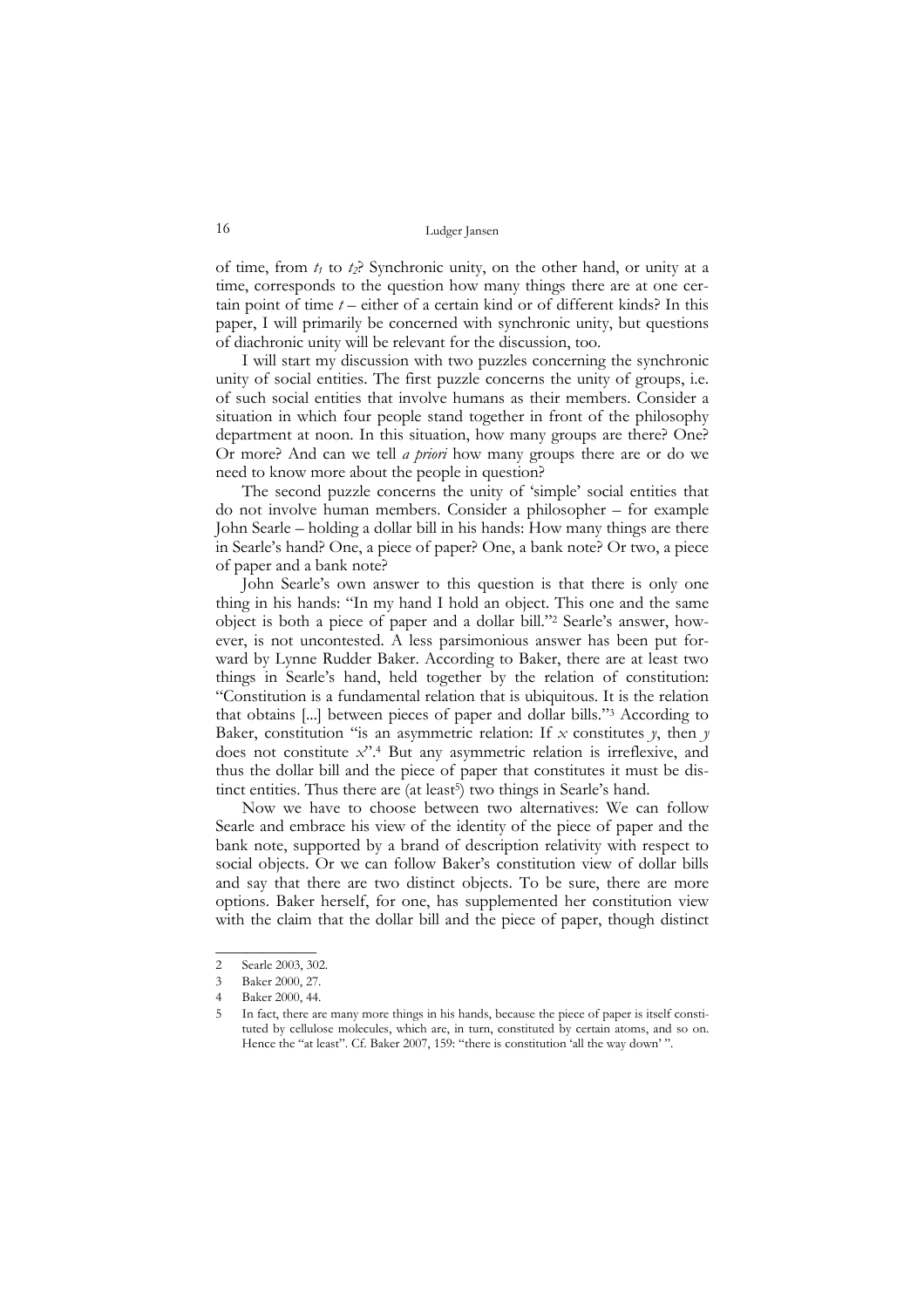things, are still numerically the same – and thus one thing only.<sup>6</sup> For the time being, however, I will discuss Baker's constitution view without taking into account her view about numerical oneness, and in section 3.3 I will say why. But first I will discuss Searle's view and argue that it leads into serious difficulties. Then I will turn to Baker's constitution view and show that it copes well with the puzzle about the bank note but still leaves open a lot of questions concerning our first puzzle about the number of groups in front of the philosophy department.

# 2. Searle's Description Relativism

#### 2.1 Two Intuitions and a Problem

Searle's parsimonious position that there is only one thing in his hands is clearly in tune with some deeply rooted intuitions. Obviously, the dollar bill and the paper are spatially coincident. And we need only one pick to get both the dollar bill and the paper ("In my hand I hold an object."). But Searle does more than just to appeal to these intuitions – the coincidenceintuition and the one-pick-intution. He gives us an argument for the identity of dollar bill and paper. To be sure, the proposition that Searle wants to defend is much stronger. In fact, Searle argues that the notion of a social object is "at best misleading, because it suggests that there is a class of social objects as distinct from a class of non-social objects".<sup>7</sup> Searle claims that there are no social objects as distinct from non-social objects. But obviously, this implies that there is no bank note distinct from the paper, and thus, in our imagined situation, there cannot be two things in Searle's hands. In Searle's eyes, one and the same object can be both a natural and social object:

In my hand I hold an object. This one and the same object is both a piece of paper and a dollar bill. As a piece of paper it is a non-social object, as a dollar bill it is a social object. So which is it? The answer, of course, is that it is both.<sup>8</sup>

Searle's argument can be reconstructed as the following piece of aporetic reasoning, consisting of six premises and three intermediate conclusions:

- $(P1)$  x is a piece of paper.
- (P2) If something is a piece of paper, it is a non-social object.

<sup>6</sup> Cf. Baker 2007, 40-42 and 171.

<sup>7</sup> Searle 2003, 302.

<sup>8</sup> Searle 2003, 302. The passage in focus here is also discussed in Schmechtig 1995, who also defends the notion of a social object.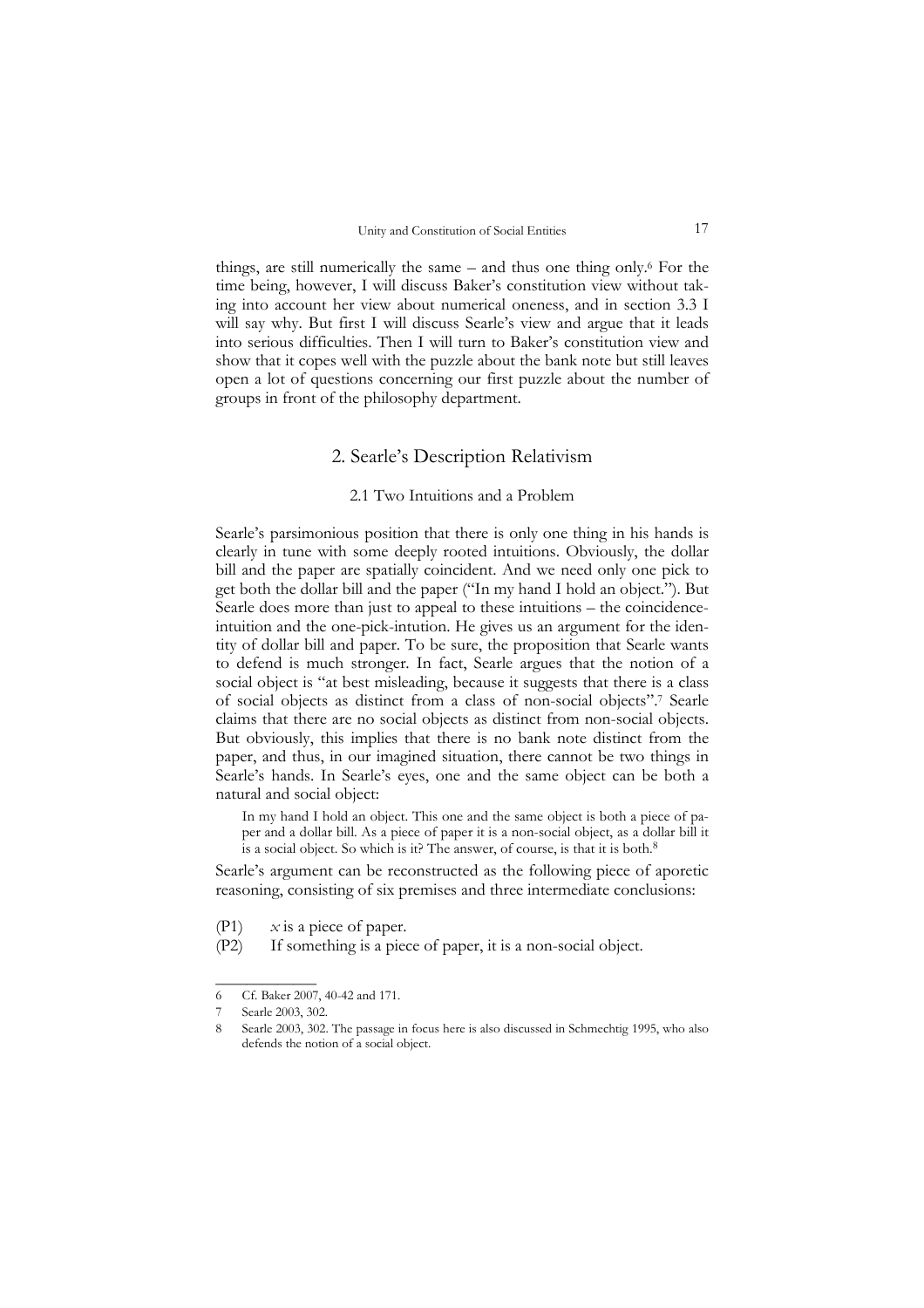- $(C1)$  x is a non-social object.
- (P3)  $y$  is a dollar bill.
- (P4) If something is a dollar bill, it is a social object.
- $(C2)$  *y* is a social object.
- (P5) It is the very same object that is the dollar bill and the piece of paper, i.e.:  $x = y$ .
- (C3) The very same object is both a social and a non-social object.

Now comes the problematic bit: How exactly are the predicates "is a social object" and "is a non-social object" related to each other? It would be natural to assume  $(P6)$  – that social and non-social objects form disjoint classes:

(P6) Any non-social object is not a social object.

But from (P6) and (C3) we can derive a flat contradiction. Of course, Searle wants to avoid this contradiction. As he accepts all of the premises (P1) to (P5) and the three intermediary conclusions, it is exactly this inference step from (C3) and (P6) that Searle wants to block. Here is what Searle suggests as a solution to this problem:

But to say that [something is both a social and a non-social object] is to say that we do not have a separate class of objects that we can identify with the notion of social object. Rather, what we have to say is that something is a social object only under certain descriptions and not others, and then we are forced to ask the crucial question, what is it that these descriptions describe?<sup>9</sup>

Searle suggests description relativism with respect to the social or nonsocial character of things.10 According to this view, whether a thing is a social object or not crucially depends on our way to talk about it. This implies that the distinction between the social and the non-social is not a distinction between social or non-social things, but between social and non-social descriptions. To say that some predicate applies to an object only "under a certain description" is to say that this predicate does not apply to that object *per se*, but only in so far as we describe that object in a certain manner. The idea is, of course, that different descriptions allow for different predications. This implies, however, that the premises (P1)-(P4) and thus the conclusions (C1) and (C2) are not properly stated. It is not  $x$ or y per se that have social or non-social character, but only x or y under a certain description, i.e. as being described as a piece of paper or as a dollar

<sup>9</sup> Searle 2003, 302 (direct continuation of the last quote).

<sup>10</sup> For a possible source of inspiration cf. Anscombe 1957 and 1979. Anscombe's use of the phrase in action theory has been criticised, inter alii, by Goldman 1971.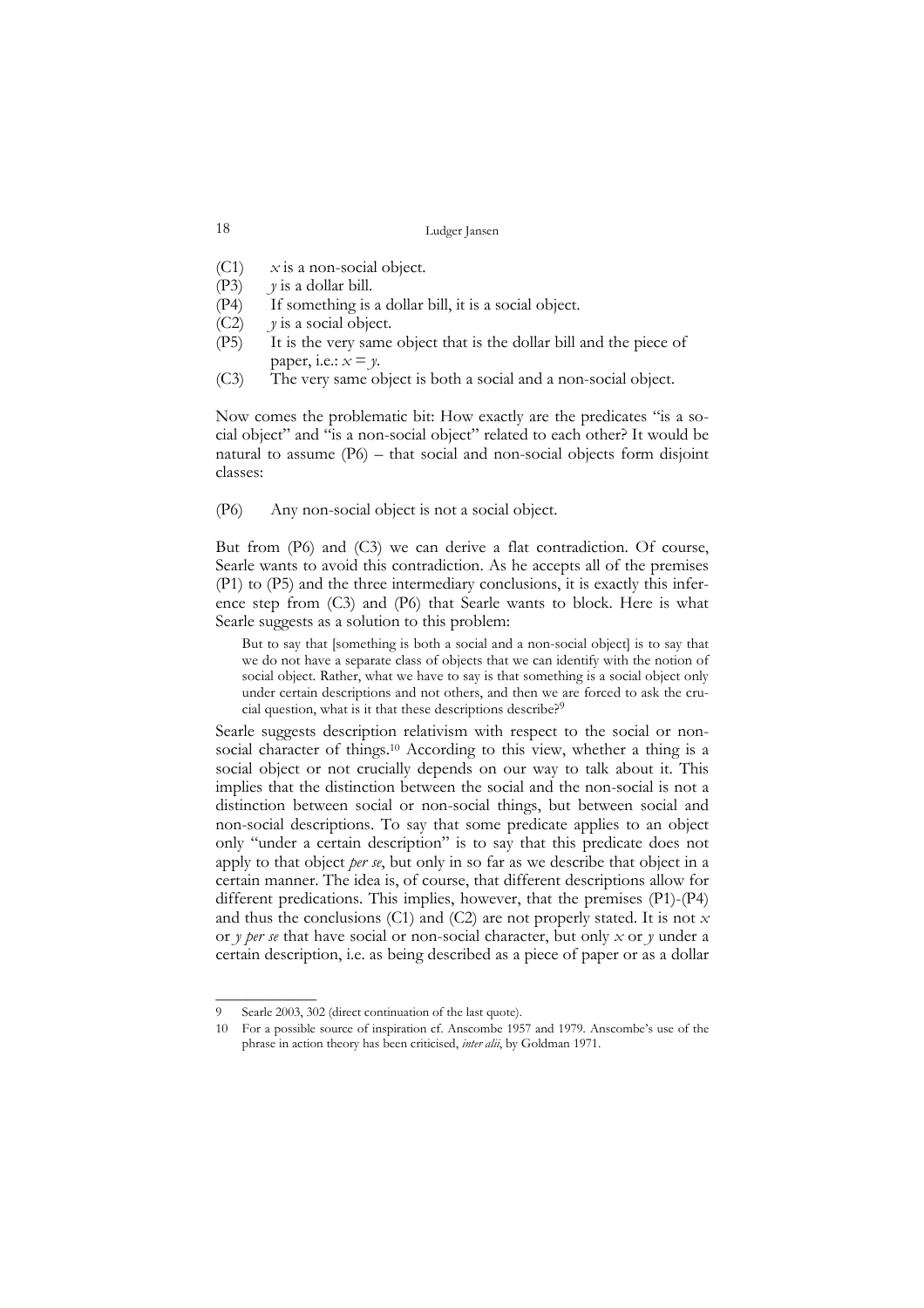bill. Thus Searle's suggestion is to rephrase the realist conclusions (C1) and (C2) as the description relativistic statements (D1) and (D2):

- (D1)  $x$  as described as a piece of paper is a non-social object.<br>(D2)  $y$  as described as a dollar bill is a social object.
- $\nu$  as described as a dollar bill is a social object.
- $(P5)$   $x = y$
- (D3)  $\gamma$  as described as a piece of paper is a non-social object.

On the surface, the aporetic character has disappeared. As the distinction between the social and the non-social has been referred to the level of descriptions, it seems not to be an obstacle for the identity of  $x$  and  $y$ . In the following, I will argue that this is only a superficial solution and that description relativism does not in fact solve the problem.

#### 2.2 The Alternative Subject Analysis

By way of criticism, the first thing to be said is that being a dollar bill in a situation S does not depend on being described as a dollar bill in S. In general, the existence of dollar bills does not depend on descriptions, but on the ascription of a certain status to certain things and the collective acceptance of this status by the relevant group of people.11 But I will leave this aside in order to take under scrutiny the phrase "as described as". Of course, everything in Searle's analysis hinges on the question how this phrase is to be understood. As far as I can see, there are two competing possibilities to parse such phrases. The Alternative Subject Analysis considers the "as described as" phrase to be part of the grammatical subject of the sentence, while the Predicate Modification Analysis considers it to be part of the grammatical predicate. I will discuss these two accounts in turn. According to the Alternative Subject Analysis, the "as described as" phra-

se is part of the grammatical subject. From this point of view there are two different phrases modifying the "y" in (D2) and (D3). Thus these two propositions consist out of two long subject phrases in combination with the contrary predicates "is a social object" and "is a non-social object"

(D2S) [y as described as a dollar bill] is a social object.

(D3S) [y as described as a piece of paper] is a non-social object.

As these two propositions are propositions containing two different subject phrases, they ascribe the two contrary predicates to different subjects,

<sup>11</sup> This is in accordance with Searle 1995.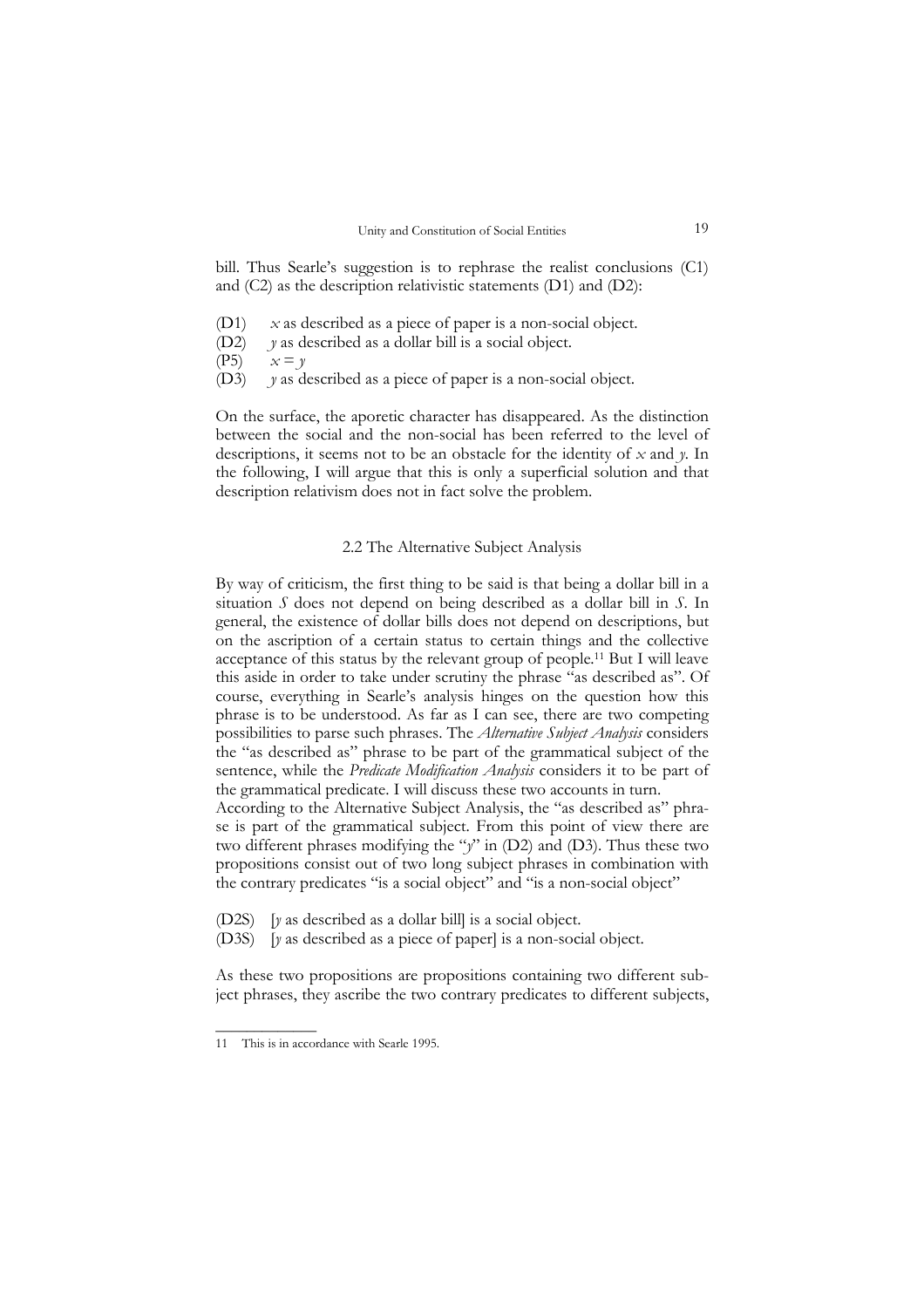and thus no contradiction arises. Thus the aporetic result is actually avoided. But in order to avoid the contradiction we have made the subject phrases of (D2S) and (D3S) refer to two distinct objects! Following a suggestion of Kit Fine, such referring phrases containing words like "as described as" or "in virtue of" or "qua" are sometimes said to refer to qua-objects.12 And the reason why Fine insists that referring phrases consisting of the same base term ("y") but different gloss terms ("a dollar bill", "a piece of paper") refer to different things is exactly that we can ascribe to them contrary or even contradictory predicates (like "is a social object" and "is a non-social object"), in combination with the Principle of the Indiscernability of Identicals, e.g. in the following formulation:

If  $x = y$ , then x and y have the same properties and every predicate that can, in non-intensional contexts, be attributed to  $x$  can also be attributed to  $y$ .

By *modus tollens*, if x and y do not have the same properties, x and y are not the same thing (the Principle of the Distinctness of Discernables). Thus the Alternative Subject Analysis is unacceptable for Searle. For where Searle sees only one object, the Alternative Subject Analysis posits two things, i.e. two qua-objects:  $y$  as a piece of paper and  $y$  as a dollar bill.

### 2.3 The Predicate Modification Analysis

Thus it is likely that Searle takes refuge to the Predicate Modification Analysis.13 According to the Predicate Modification Analysis, a phrase starting with "as described as" belongs not to the grammatical subject but to the grammatical predicate of sentences like (D2). Such phrases are predicate modifiers that take predicate phrases and yield new predicate phrases. According to this approach, (D2) and (D3) consist both of the same subject phrase "y" but of two distinct complex predicate phrases:

(D2P) y is [as described as a dollar bill a social object]. (D3P) y is [as described as a piece of paper a non-social object].

Thus we clearly have one and the same subject in both propositions, and therefore this account is indeed more sympathetic to the identity component of Searle's view. (D2P) and (D3P), however, contain quite strange complex predicates of the form "is a (non-) $F$  as described as  $G$ ", where

\_\_\_\_\_\_\_\_\_\_\_\_\_ 12 Cf. Fine 1982.

<sup>13</sup> I myself think that the Predicate Modification Analysis is indeed the more appropriate approach to qua-phrases (cf. Jansen 2002, 41-43), as does Peter van Inwagen, who accusses the Alternative Subject Analysis of committing the fallacy of "adverb pasting" (van Inwagen 2000,  $442 = 2001$ ,  $127-128$ ).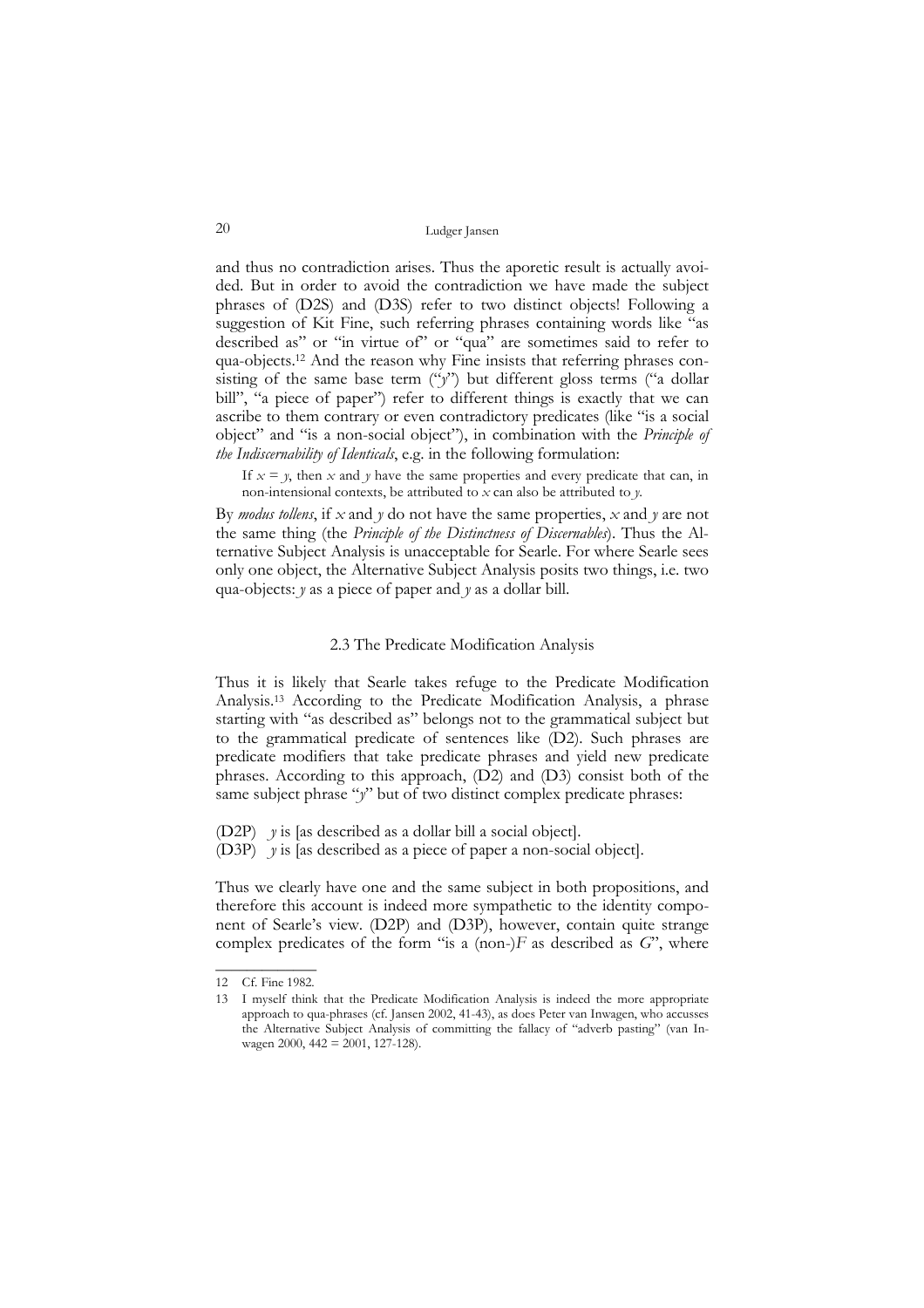"F" is a placeholder for "social object" and " $G$ " is a placeholder for "a dollar bill" and "a piece of paper", respectively. Now there may be considerable dispute about when exactly a phrase " $x$ , as described as a  $G$ , is an F" is true. But in those cases, where "F" does not require a scale reference (like "big" or "good" do), "x, as described as a  $G$ , is an  $F$ " implies both "x is an  $F'$  and "x is a  $G''$ .<sup>14</sup> The former wouldn't be true without the two latter being true. Thus, as "social" is not a scaling term, if y is as-describedas-a-dollar-bill-a-social-object, then y is both a dollar bill and a social object. And if  $y$  is as-described-as-a-piece-of-paper-a-non-social-object, then y is both a piece of paper and a non-social object. Thus, according to the Predicate Modification Analysis and this implication, we end up with the very problem we started with, i.e. that  $y$  seems at the same time to be a social and a non-social object.

Thus Searle faces the following dilemma: Either he embraces the Alternative Subject Analysis of description relativism or the Predicate Modification Analysis. If he chooses the Alternative Subject Analysis, the diversity of discernables forces him to accept that there are two objects in the game after all, namely, according to Fine, two qua-objects. If he chooses the Predicate Modification Analysis, however, he ends up with the predicates "is a social object" and "is a non-social object" being ascribed to the object as such and thus with the very contradiction that Searle tried to avoid by introducing description relativism. Thus Searle's appeal to description relativism seems to provide no way out.

# 2.4 Searle's Second Argument

Searle has a second argument for rejecting the idea that there is a distinct class of social objects as opposed to non-social objects:

Again, when I am alone in my room, that room contains at least the following 'social objects'. A citizen of the United States, an employee of the state of California, a licensed driver, and a tax payer. So how many objects are in the room? There is exactly one: me.<sup>15</sup>

Several things can be said regarding this argument. First, the general term "object" does not carry with it a principle of counting (nor do the general terms "thing" or "entity").16 Thus to ask how many objects are in a room is not to ask a clear question. Thus, second, the problem Searle hints at in this passage is nothing that is peculiar to social objects: In the room to-

\_\_\_\_\_\_\_\_\_\_\_\_\_ 14 Cf. Jansen 2002, 43.

<sup>15</sup> Searle 2003, 302.

<sup>16</sup> Cf. Lowe 1998.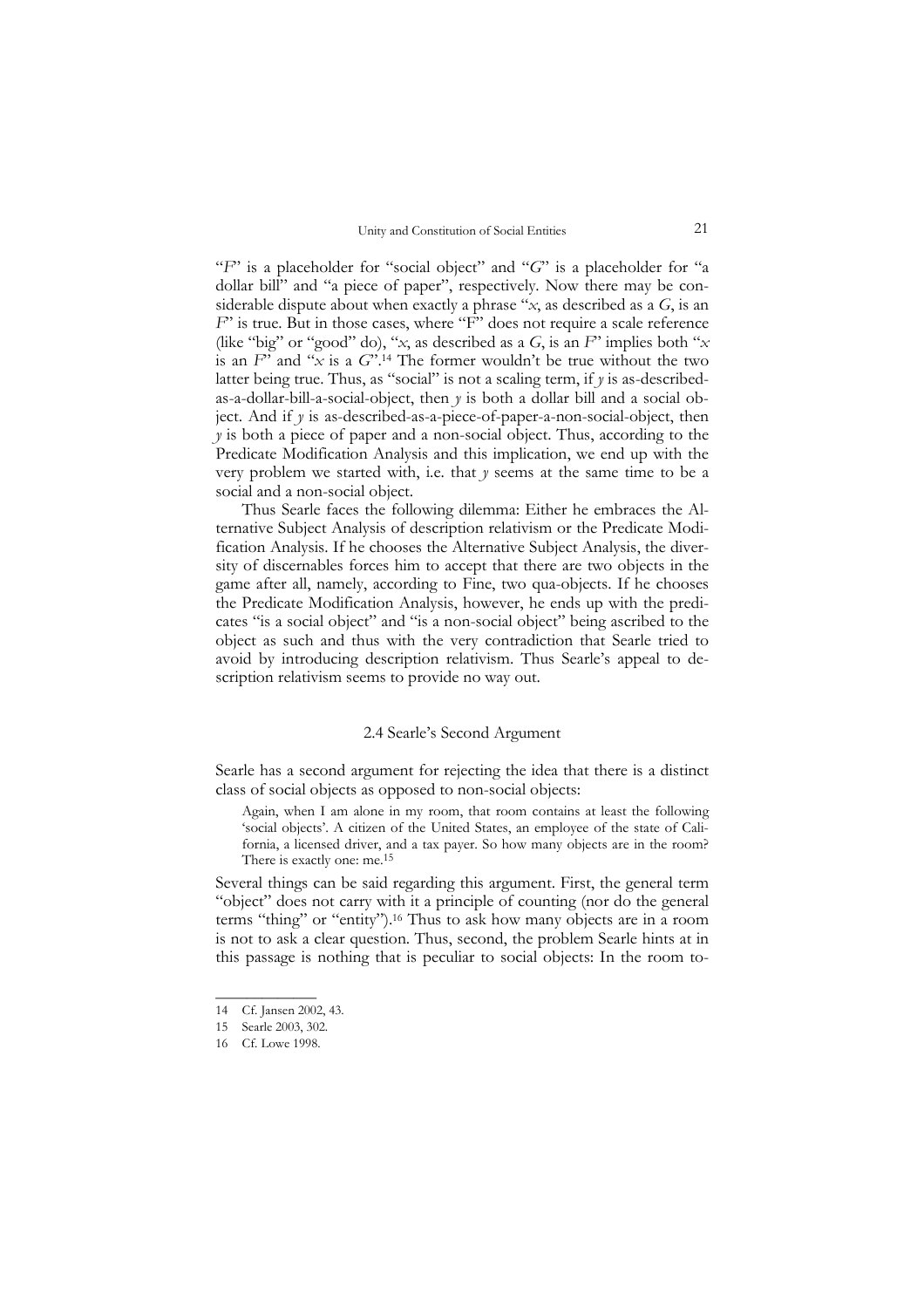gether with Searle there are his head, his legs, and his kidneys, among a lot of other bodily parts. There are two legs, ten fingers, and thousands of hairs. Still they all form only one human organism. Like many parts can form one whole, many properties can inhere in one substrate. Suppose that there is a ball, a round thing, a red thing, a leather thing, and a thing near to me. How many things are there? It may be that all the terms in this enumeration refer to one and the same ball, which is round, red, made of leather and situated near to me. Those terms do not necessarily describe distinct objects, but may apply to the same object because of distinct features of this object. In a similar manner, one and the same natural person, e.g. John Searle, can have the social status of being a US citizen, the social status of being employed by the state of California, the social status of being a licensed driver, and the social status of being a tax payer. In this case, all of these descriptions apply to the same natural person, John Searle, because this very person is the bearer of several social features. Searle's misconception is that he sees all descriptions of objects on a par, whereas in fact there are quite distinct ontological categories involved in his example and thus these descriptions do not have to make up distinct individuals (as it would have been the case were these terms, e.g., all terms for species of substances where none is a genus of the other, like "dog", "cat", or "human being"). Just as one thing can at the same time have different properties, one thing can at the same time have different social features, and it can have more than one social status.

#### 2.5 Identity Rejected

Searle sums up the upshot of his arguments as follows:

There is a distinction between objects made of iron and objects not made of iron. But there is not in that way a distinction between the class of social objects and the class of non-social objects, because one and the same thing can be a social object relative to one description, and a non-social object relative to another description.<sup>17</sup>

I have shown that Searle's arguments are not conclusive. It is by no means clear that one and the same object can be a social object and a non-social object at the same time, depending on the descriptions one uses. In addition, description relativity is a highly artificial parlance, involving either unusual subject terms or unusual predicate terms. Moreover, because of the Indiscernability of Identicals, the kind of unity provided by synchronic identity should imply the same behaviour with regard to diachronic unity.

\_\_\_\_\_\_\_\_\_\_\_\_\_ 17 Searle 2003, 303.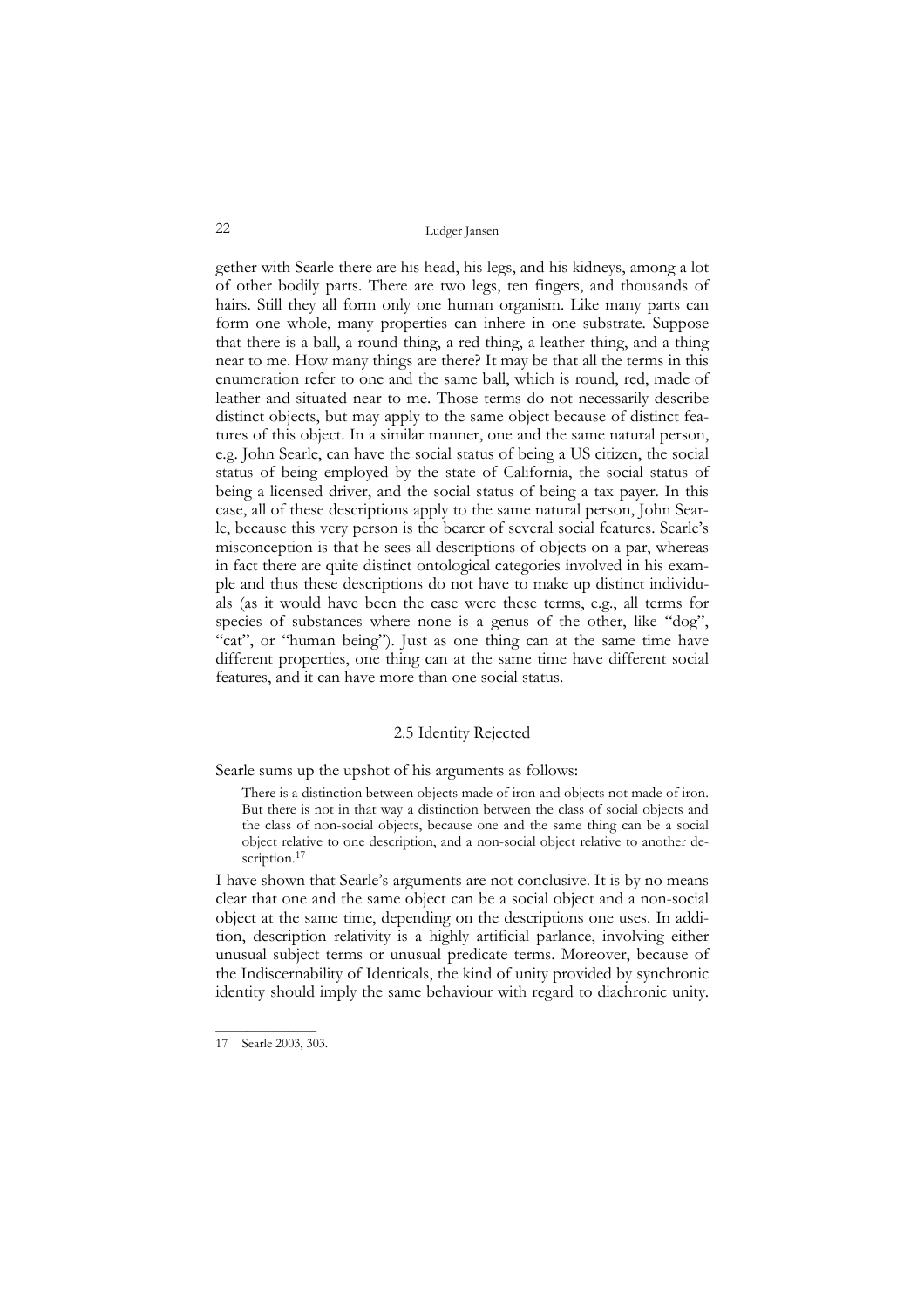Searle's identity assumption, however, leads into trouble with different persistence conditions of the allegedly identical dollar bill and the paper. Let us call the dollar bill in Searle's hand Dolly and the piece of paper in Searle's hand Piecy. Now, according to Searle's identity assumption, Dolly is the very same thing as Piecy. But Dolly could cease to exist through an act of disvalidation, e.g. through a special disvalidation stamp. Through such an act the dollar bill Dolly would cease to exist. This would, however, change nothing about the existence of Piecy: the piece of paper would still be around.

Moreover, it could well have been that Piecy came into existence, but not Dolly: It could have happened that shortly after producing Piecy, the dollar were abolished. In this case, there would be a piece of paper, but no dollar note. Piecy would exist, but not Dolly. Thus, Piecy and Dolly are not identical. In fact, this difference with regard to their actual or contrafactual persistence (which, in turn, implies a difference with regard to their modal properties) is one of the main motivating arguments behind the constitution view.

Before discussing constitution, I have to deal with an objection that could be brought forward against the rejection of identity: Let us assume for the moment that all bank notes are made of paper. Now consider the set of all pieces of paper in the world and the set of all bank notes. As I rejected identity between Dolly and Piecy in particular and between bank notes and pieces of paper in general, I am forced to judge these two sets as two totally distinct sets, as no element of the set of pieces of paper is identical with any bank note. But isn't it the case that if you have all pieces of paper in the world, you also have all bank notes? Does the rejection of identity not lead into trouble with this intuition? My answer is that the problem here roots not in the rejection of identity but in the confusion of sets with huge boxes. Sets "contain" their elements in a non-spatial way. Sets are unlike huge boxes, in that sets are not concrete but abstract things, existing outside of space and time. Were there a huge box into which we put all pieces of paper in the world, this box would in fact also contain all bank notes, because – according to our assumption – all bank notes are made of paper and thus co-located with some piece of paper. Thus the bank notes would end up in the box, not because of their identity with a piece of paper, but because of their being co-located with a piece of paper. And while identity implies co-location, this is not true the other way round: Co-location, or so the constitution view will claim, does not entail identity.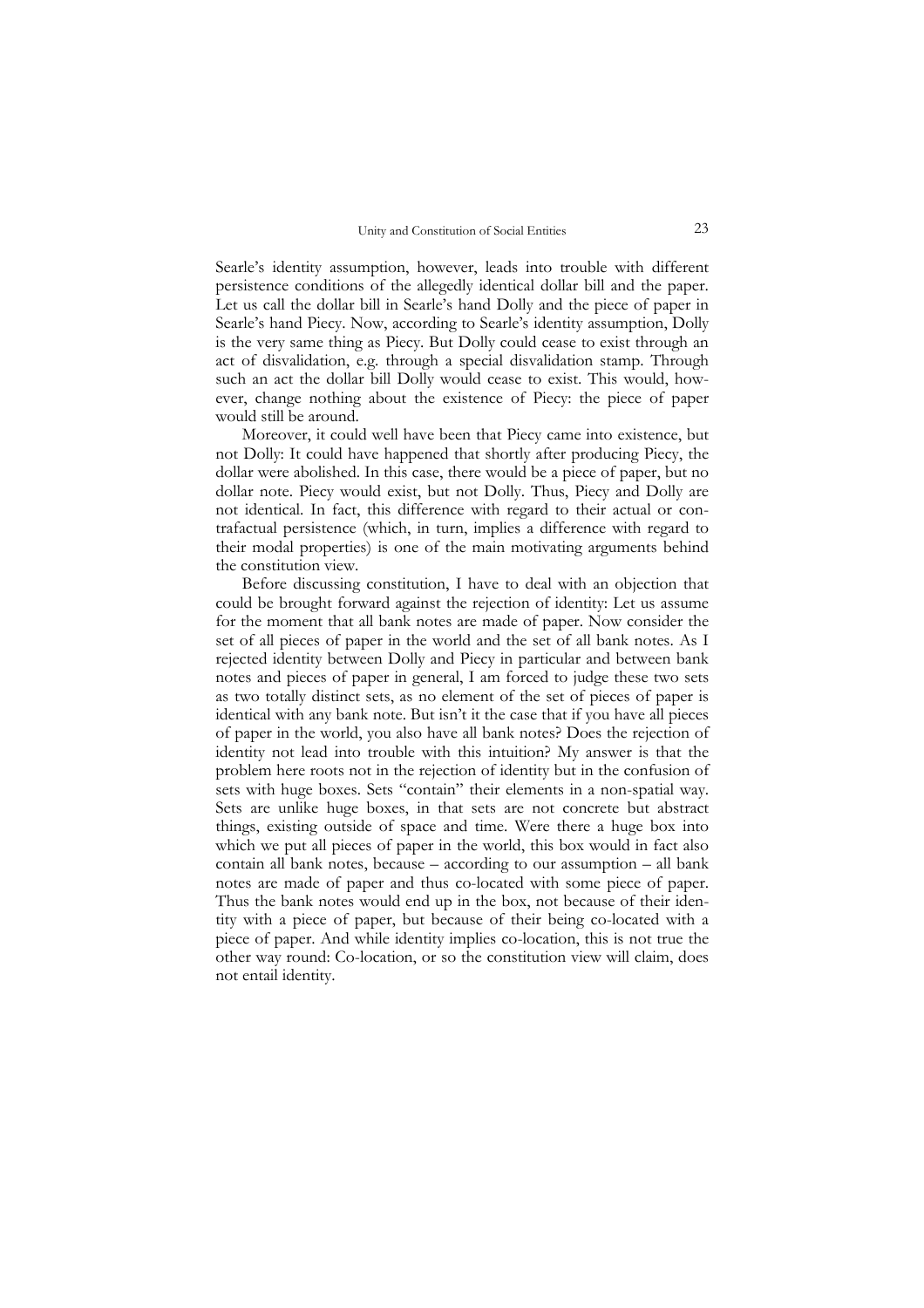# 3. Baker's Constitution View

#### 3.1 Material Constitution Defined

The retreat to description relativism is not the only response possible when faced with the above. However, the premises (P1)-(P4) are very much commonsensical and the inferences to (C1) and (C2) are based on the logically impeccable modus ponens. Remains the identity claim in (P5), which is indeed very much open for criticism. When confronted with (C1) and (C2), it would be natural to apply the Principle of the Indiscernability of Identicals, and reject (P5). This is exactly what the constitution view does. According to the constitution view that has been put forward by Lynne Rudder Baker, the synchronic unity between the bank note and the piece of paper is not the unity of identity but the unity of constitution. A paradigm example for the relation of constitution is the relation between a statue and the lump of stuff of which it consists. The lump of stuff is the material substratum without which the statue could not exist, but in order for the statue to exist, more is required than just a lump of stuff: Statues only exist, as Baker puts it, "in relation to an artworld",18 i.e. in a context of social practices that consider some objects as pieces of art, as having aesthetic value, and so on. Moreover, the lump and the statue have different properties: The statue "may be defective, substandard, well or badly made, valuable, ugly, Romanesque, exchanged, insured, or admired even though the alloy which makes it up it is not."19 Most prominently, statue and lump have different persistence conditions:

Even if God created the statue (and, of course, the lump) ex nihilo, and the statue remained in existence and unchanged for a year, after which God annihilated the statue (and the lump), the lump had the property 'could survive radical deformation' and the statue did not have that property. And the statue had the property 'is necessarily conterminous with a statue', and the lump did not have this property.<sup>20</sup>

Any heavy deformation would destroy the statue, whereas the lump of stuff would still be a lump of stuff. Thus the persistence conditions of lump and statue also imply different modal properties: Our deliberations about the diachronic unity entail statements about the synchronic unity. Because of these arguments, constitution theorists do not conceive of the lump of stuff and the statue as being one and the same identical object.

\_\_\_\_\_\_\_\_\_\_\_\_\_ 18 Baker 2000, 34.

<sup>19</sup> Fine 2003, 206 (italics deleted).

<sup>20</sup> Van Inwagen 1998, 208 = 2001, 95.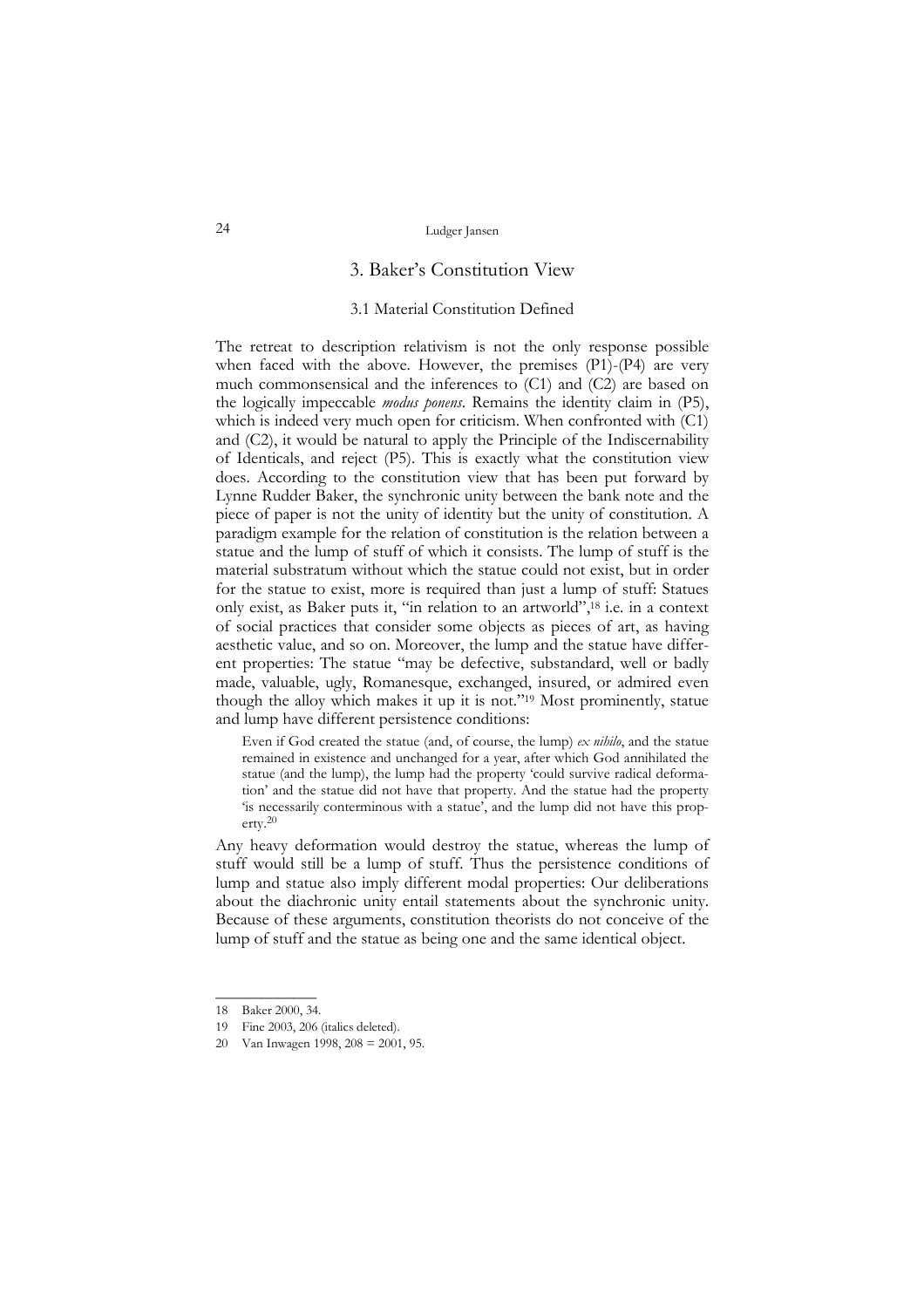The lump of stuff is the matter out of which the statue is made. Thus, the statue is materially constituted by the lump of stuff. Baker has suggested several formal definitions for this brand of constitution. Here is a slightly modified version of her most recent definition:<sup>21</sup>

- (MC)  $\propto$  *materially constitutes*  $\gamma$  at t if and only if there are primary kinds  $F$  and  $G$  such that at  $t$ :
	- (a)  $x$  has  $F$  as its primary kind and  $y$  has  $G$  as its primary kind.
	- (b)  $x$  and  $y$  are spatially coincident and there is no other thing that has G as its primary kind and is spatially coincident with x.
	- (c)  $x$  is in G-favorable circumstances.
	- (d) Necessarily, for everything that has  $F$  as its primary kind and is in G-favorable circumstances there is some spatially coincident entity that has G as its primary kind.
	- (e) Possibly,  $x$  exists but no spatially coincident entity that has G as its primary kind.
	- (f) If x is of one basic kind of stuff, then  $y$  is of the same basic kind of stuff.

Some comments are in place here. I will, in this order, elucidate (1) Baker's distinction between derivative and non-derivative properties and (2) her notion of primary kinds, then comment on (3) the definiendum and, last but not least, discuss (4) her notion of G-favourable circumstances:

(1) Part and parcel of Baker's view of consititution is the distinction between *derivative and nonderivative properties*. The idea is that an object  $x$  can have some properties nonderivatively, i.e. independently of any constitution relations it may have to other entities, be it that these entities constitute x or that they are constituted by x. If x is F nonderivatively, then  $$ given the appropriate background –  $x$ 's being F does neither imply that x is constituted by something that is  $F$  nor that  $x$  constitutes something that is F.22 Other objects can be F derivatively, i.e. by way of their constitution relations to other entities. An object  $x$  has a property  $F$  upward derivatively, if x has F because there is a constituter  $\epsilon$  of x that has F. And x has F *downward derivatively*, if  $x$  has  $F$  because  $x$  constitutes something that has  $F$ . Thus a person may have a certain weight because it is constituted by a body with this weight, and, the other way round, the body might have the right, say, to enter a cinema, because the person has a right to do so: Whi-

<sup>21</sup> Baker 2007, 161-162. For an earlier version cf. Baker 2000, 43, 95 and 168.

<sup>22</sup> Baker 2000, 49.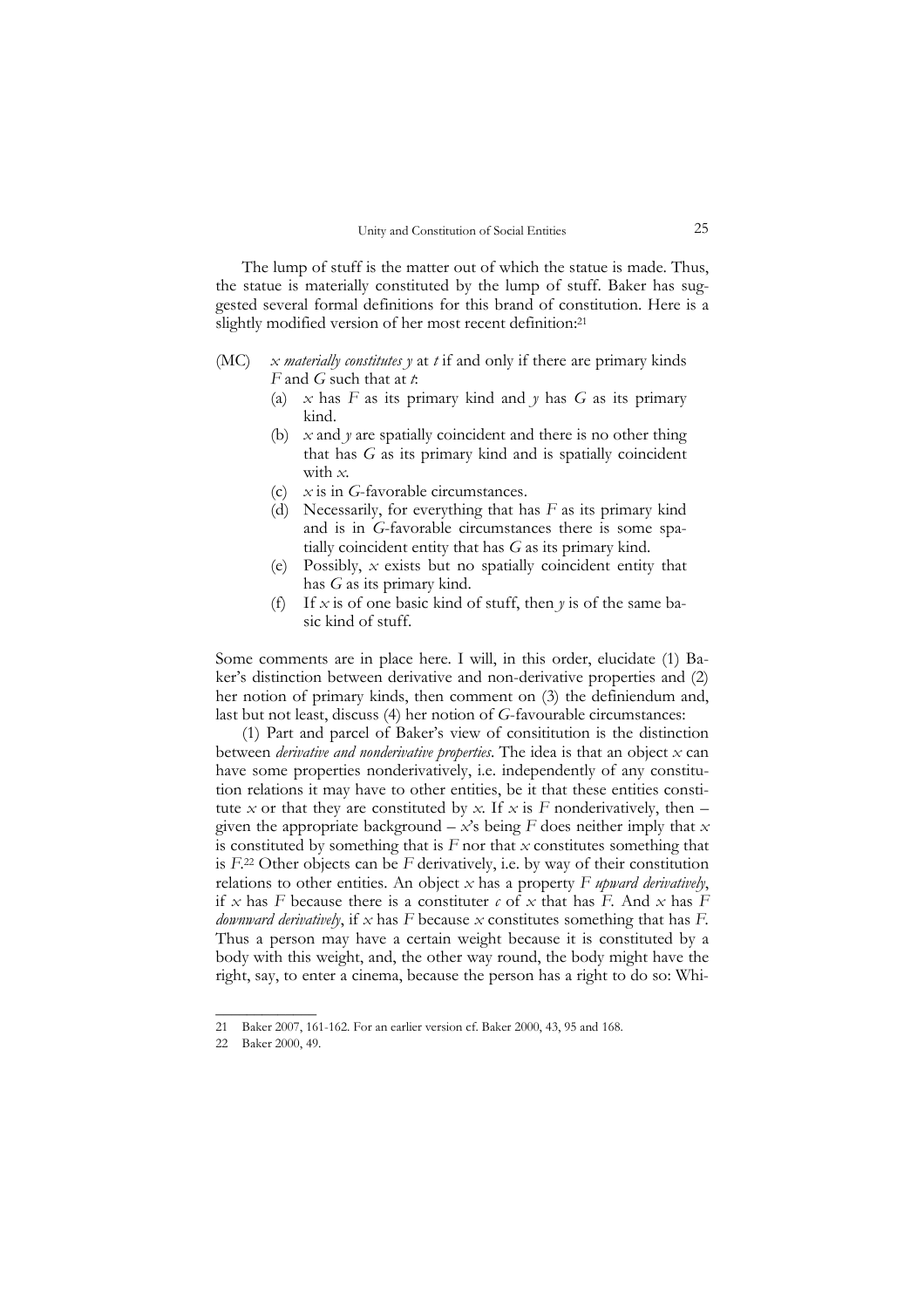le bodies are the primary bearers of weight, persons are the primary bearers of rights, but persons can "inherit" the property of having a weight from their constituting body, and bodies can "inherit" rights from the persons which they constitute. Baker points out that the admission of both upward and downward derivation is a non-reductive feature of the constitution view.<sup>23</sup>

(2) The *primary kind* of a thing  $x$  is what corresponds to the question: "What most fundamentally is  $x^{2}$ "24 Everything has exactly one primary kind, which "goes hand in hand with its persistence conditions".25 A thing's primary kind is something like its *infima species*, the most narrow kind it belongs to. Belonging to a primary kind is an essential property; a thing cannot exist without its primary kind: "Something that has K as its primary kind cannot lose the property of being a K without going out of existence altogether."26 In her own versions of the definition of material consitution, Baker demands explicitly that  $F$  and  $G$  are distinct kinds.<sup>27</sup> This is, however, redundant, since we can infer this from clause (e). When we say that everything has exactly one primary kind, we mean to say that everything has exactly one primary kind nonderivatively. It is possible that something has other primary kinds derivatively and non-essentially. For example, while a piece of paper belongs to exactly one primary kind essentially and nonderivatively (namely the kind piece of paper), it belongs to the kind dollar note downward derivatively and hence contingently, because it is a constituter of a dollar note.<sup>28</sup>

(3) Baker considers her own definition as a definition of "constitution" full stop, whereas I have the more *restricted definiendum* "material constitution". This is, because I think that Baker's definition is not yet a definition of constitution "in full generality".29 I will discuss the reasons for this in more detail in section 4, but here I can remark in passing, that according to (MC) only primary kinds – and because of clause (b) only spatial things – can have constituters or be constituters.

<sup>23</sup> Cf. Baker 2000, 47. Though Baker mentions these two cases by name in this passage, she mostly deals with them in combination in the remainder of her book.

<sup>24</sup> Baker 2000, 40; Baker 2007, 33.

<sup>25</sup> Baker 2007, 33. Cf. Baker 2000, 39-40.

<sup>26</sup> Baker 2007, 35. Cf. Baker 2000, 40.

<sup>27</sup> Baker 2000, 42; Baker 2007, 161.

Cf. Baker 2000, 40, n. 33; Baker 2007, 34-39. Things seem to be different with upward derivation: The dollar bill belongs upward derivatively to the kind piece of paper. I take it that the laws are such that it would cease to be a dollar bill were it to consist of a different kind of matter. Thus, at least in some cases upward derivation seems to preserve essentiality.

<sup>29</sup> Thus she describes her intention in Baker 2000, 47.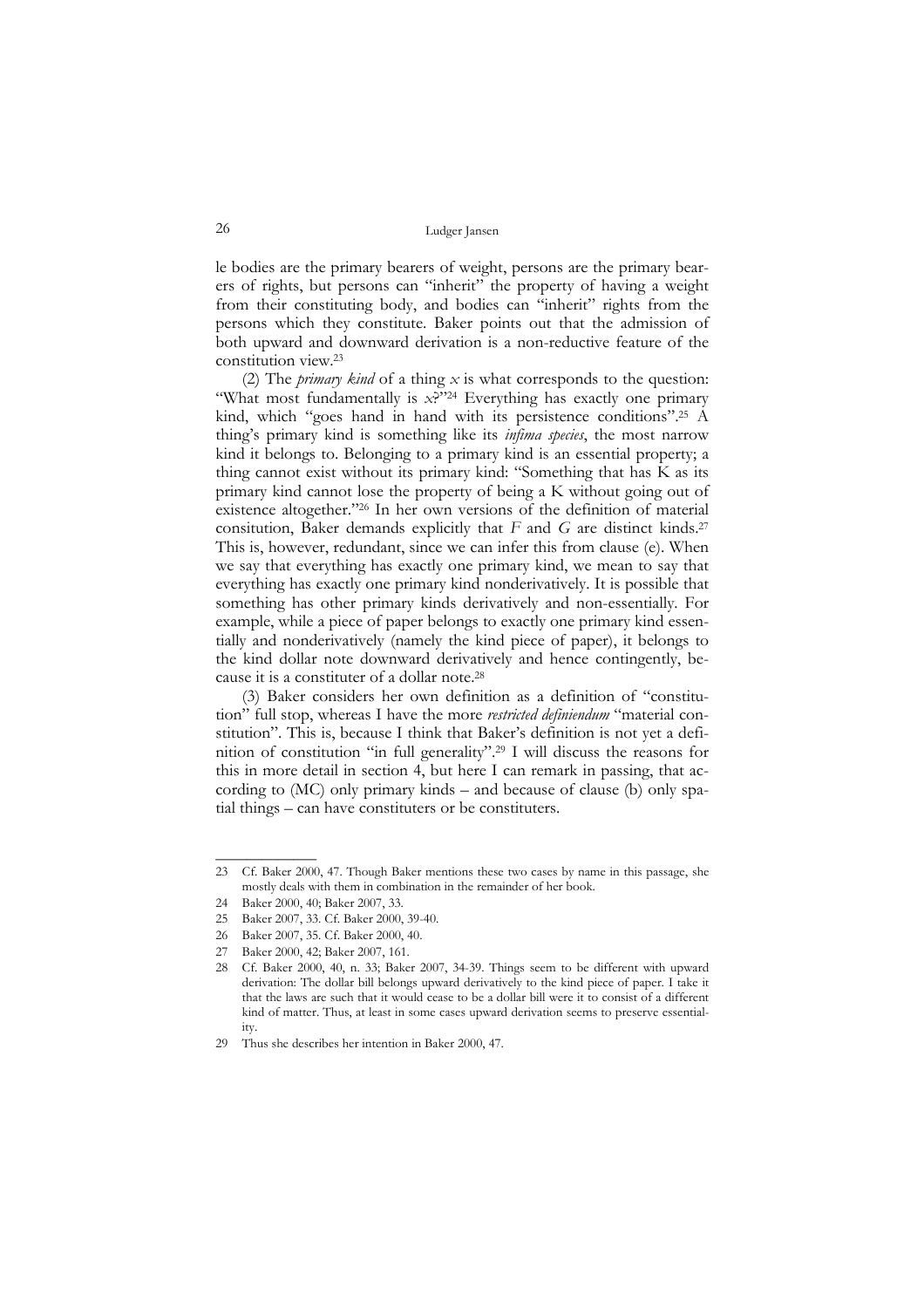(4) A crucial phrase in Baker's definition is "G-favorable circumstances". This is a general term meant to cover anything that is necessary for the (material) constitution of an entity over and above the material substratum. According to Baker, there could not be statues without an art world, no persons without a first person perspective. Being embedded in an art world of artists, spectators and critiques is necessary for being a statue and thus belongs to the statue-favorable circumstances, just as, according to Baker, having a first person perspective belongs to the person-favorable circumstances a body has to be in, in order to constitute a person. And, or so we can continue, in order for there to be money, things have to be in money-favorable circumstances: They have to be embedded in social practices of selling, buying and paying, they have to be issued by the right authority, and so on.

#### 3.2 Material Constitution Applied

But let us now put Baker's definition to work and test whether it can deal with the case of the dollar bill. Again, let "Piecy" refer to that piece of paper that Searle holds in his hands and let "Dolly" refer to that dollar bill that Searle holds in his hands. Then Piecy's primary kind is being a piece of paper, and Dolly's primary kind is being a dollar bill. It is undisputed that Piecy and Dolly are spatially coincident. Moreover, Piecy is in dollarbill-favourable circumstances – that is, Piecy has all the properties and the origins necessary for being a dollar bill (and has not, say, been printed by a forger). And necessarily, any piece of paper that is in dollar-favourable circumstances – any piece that has such properties and origins, that is – is co-located with a dollar bill. Last but not least, it is possible that Piecy exists but no spatially coincident dollar bill, e.g. if shortly after the printing on Piecy and before issuing Dolly the dollar were abolished. In that case, Piecy would still exist, but Dolly would not.

Thus Piecy and Dolly fulfil all the requirements laid down by Baker for constitution. Thus her definition is able to account for the dollar bill Dolly being constituted by – and not being identical with – the piece of paper Piecy. And as Dolly is not identical with Piecy, Dolly and Piecy are indeed distinct entities and not, as Searle assumed, "one and the same object".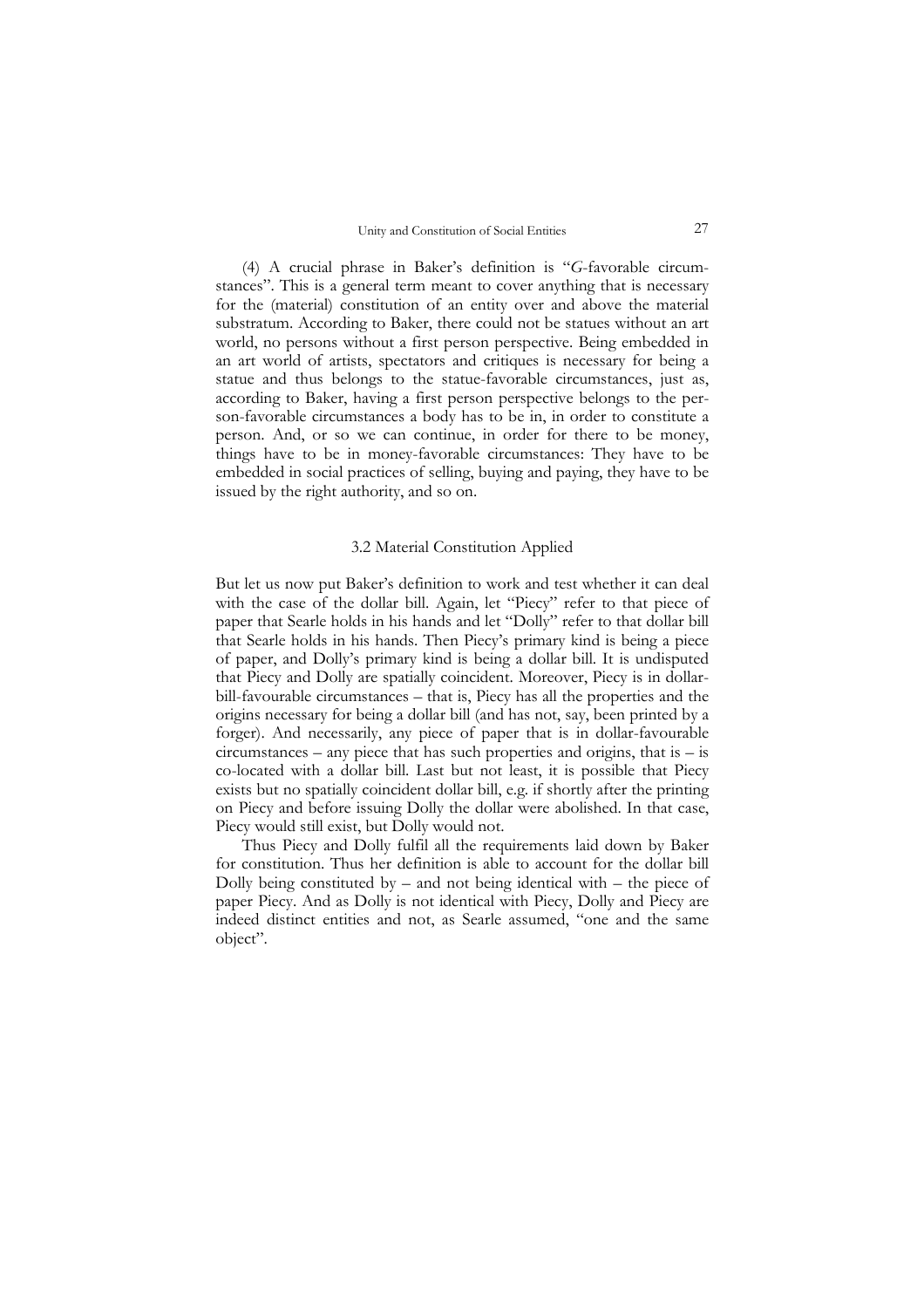### 3.3 Saving Searle's Intuitions

The intuitive underpinning of the identity claim in (P5) was quite strong: Isn't it true that Searle imagines himself to hold one thing only, which is both a piece of paper and a dollar bill? Said in this way, I would totally agree. It is true to say:

(A) This piece of paper is a dollar bill.

Still, it does not follow that the piece of paper and the dollar bill are the same object. The "is" in (A) need not be the "is" of identity. Indeed, because they have different properties, it should not be the "is" of identity. Still there is an intimate connection between the piece of paper and the dollar bill: They inhabit the same region in space. This is, why we are likely to agree that there is only one thing that Searle holds in his hand, according to the intuition that no two objects occupy the same space.30 In this wording, however, the principle is not a valid one. A bronze statue and a certain lump of bronze of necessity occupy the same space, but they are not the same object: While a heavy deformation will destroy the statue, the lump of bronze will remain a lump of bronze whatever deformation will occur. Thus, the lump of bronze and the statue are not "one and the same object". Nor is a person identical with her body, though both occupy the same space. Rather, the body is something that constitutes the person, like the bronze constitutes the statue. The same applies to the case of the dollar bill: It is not identical with the piece of paper, but the piece of paper constitutes the dollar bill, and this is, why both occupy the same space. Now, if the dollar bill and the piece of paper are not identical with each other, if they are not, as Searle invites us to accept, "one and the same object", there is no contradiction in saying that the one is a social object and the other is not.

Nevertheless, Piecy and Dolly are not totally unrelated to each other. On the one hand, they are non-identical things. On the other hand, however, Piecy is a constituter of Dolly. Thus there is a sense of synchronic unity at stake here, but it is not the unity of identity, but the unity of constitution. And this sense of synchronic unity can account for the Searlean intuitions underlying his identity assumption, but it does not run into the ontological troubles into which the identity assumption itself has lead us before. We can thus define:

<sup>30</sup> This principle is being defended by, e.g., Burke 1994 and critically discussed in Lowe 1995a.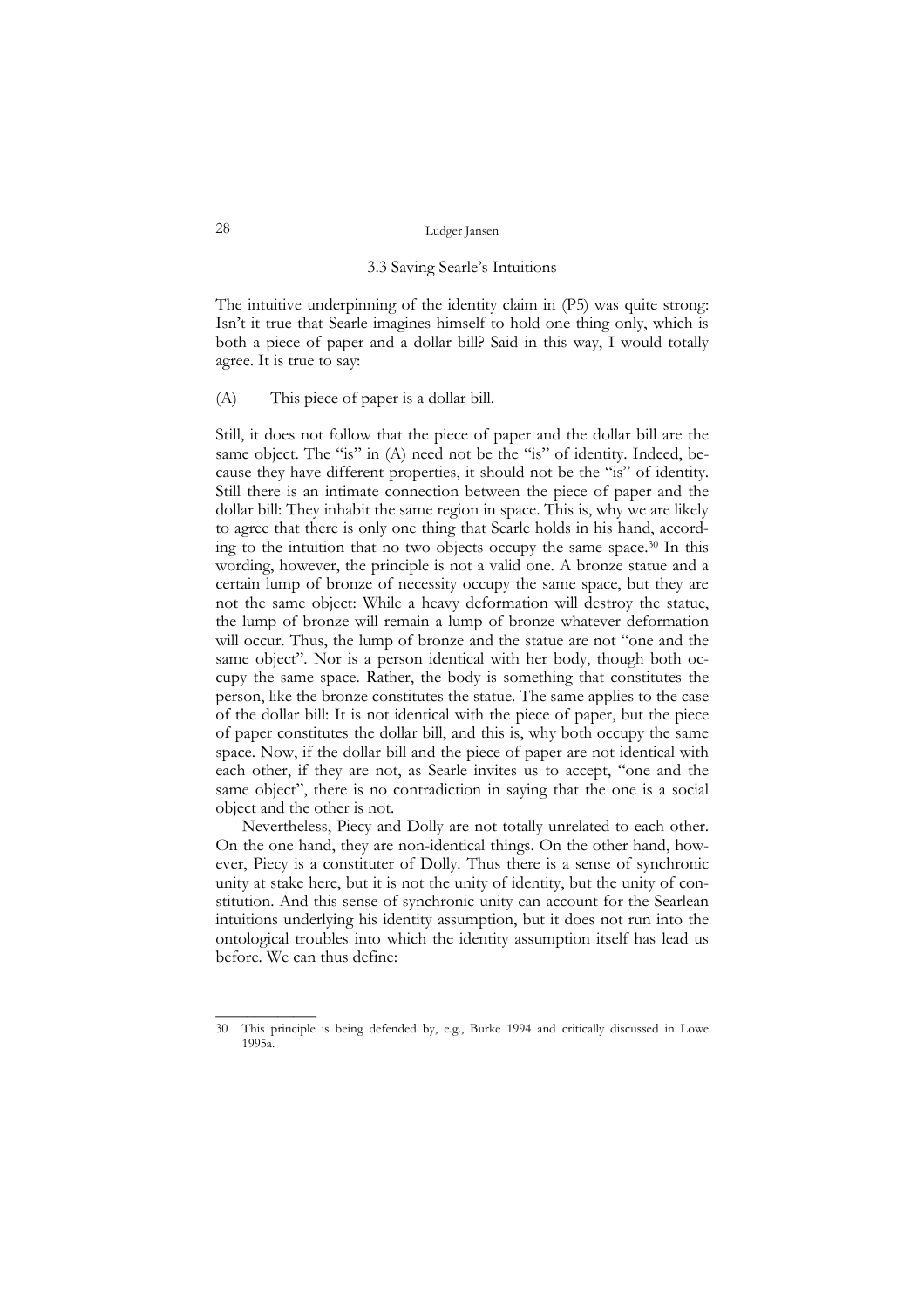# (UC)  $x$  and y form a unit of constitution, if and only if x and y are linked through constitution relations.

As I already remarked in section 1, Baker herself tries even more to meet the intuitions underlying the identity statement. While continuing to insist that Piecy and Dolly are distinct, she now argues for the position that Piecy and Dolly (and their ilk) while being distinct are numerically one. To advertise her position, Baker refers to "Aristotle's notion of numerical oneness without identity".31 One may say that a seated man is a unity of a man and someone seated. If seated Socrates rises from his chair, however, that seated someone ceases to be, while the man Socrates continues to exist. The seated and the man are conceptually distinct but may indeed be numerically one man. Charlotte Witt has rightly pointed out that Aristotle's seated man – like the red round ball discussed above – is a unity composed out of a substance and accidents. Aristotle might have been counting substances – and he could say that there is numerical oneness because being seated is an accident inhering in man, and thus there is only one substance involved. Baker, however, claims numerical oneness for combinations of distinct entities belonging to different primary kinds with different persistence conditions.<sup>32</sup>

Questions of counting without reference to any sortal indicating a principle of counting are extremely difficult. Baker herself avows that "the 'How many' question has no application apart from some sortals".33 And Baker goes on: "If x and y are constitutionally related, then I would deny that where x and y are, there are two things." So far, Baker's move is justified by the sortal relativity of counting: No sortal, no counting; and thus no two things. But Baker does not rest content with this. She does indeed claim: "x and y are numerically one".34 If we take Baker at her word and strictly adhere to the need of a counting principle, she is not at all allowed to say "one" at this point: For relative to which sortal are Piecy and Dolly numerically one? Sure, they are exactly one piece of paper, because only Piecy is a piece of paper in the first place, at least nonderivatively. And they are exactly one bank note, because only Dolly is (nonderivatively) such a thing. But this is supposedly not what Baker has in mind: Also Piecy and Poundy (that English Pound note that I have in my pocket) are exactly one piece of paper – again because Poundy is not (nonderivatively) a piece of paper. What Baker has in mind seems to be something like this: Piecy and Dolly are numerically one because they make up exactly one

\_\_\_\_\_\_\_\_\_\_\_\_\_ 31 Baker 2007, 40.

<sup>32</sup> Witt 2008.

<sup>33</sup> Baker 2007, 171.

<sup>34</sup> Baker 2007, 171.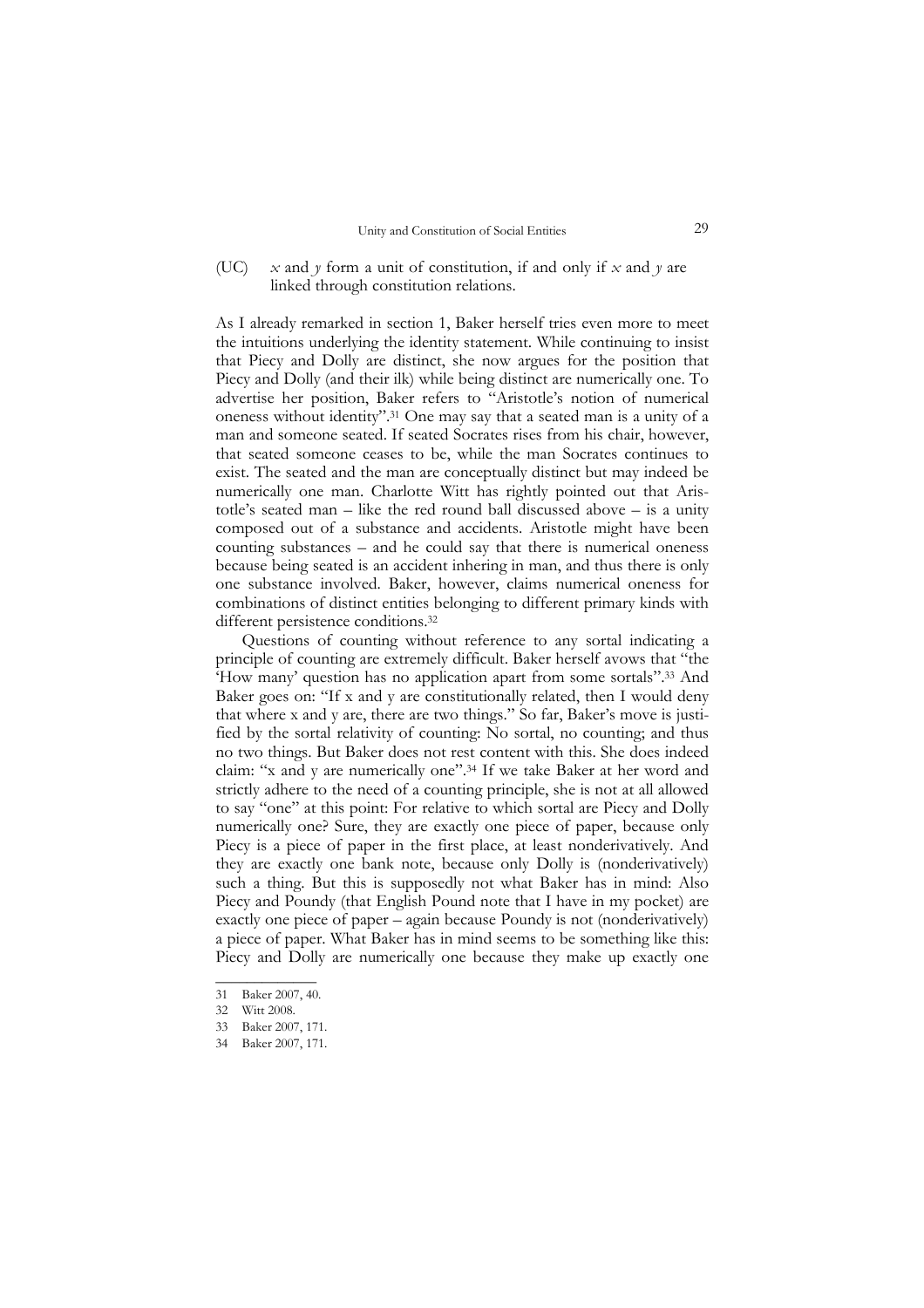unit of constitution. The sortal involved here thus seems to be "unit of constitution". But this is not true: "Unit of constitution" is not a sortal for Piecy and Dolly at all. For neither Piecy nor Dolly are a unit of constitution. They rather belong to the same unit of constitution. This is quite like saying that father and son are one and the same family. This does not make father and son numerically one. Nor does it make either of them a family. They just belong to the same family. Notwithstanding this, father and son still are numerically two, i.e. two human beings.

There is another reason not to follow Baker at this point: For any non-identical entities there is always a sortal with regard to which they are two, namely the set-theoretical sortal "element". Consider the set consisting of Dolly and Piecy. Were they numerically one, this set should have one element only. In this case, the names "Dolly" and "Piecy" would refer to the very same entity. But then the set {Dolly, Piecy} would be the same set as  ${Dolly}$ , which, in turn, would be the same set as  ${Piecy}$ . But sets are identical only if they contain the same elements. Baker, however, sustains the non-identity of Dolly and Piecy. Hence, the set {Dolly, Piecy} is to have two elements and not only one. This argument shows that, as far as absolute identity is at stake, non-identity implies numerical two-ness relative to the dummy sortal "set-theoretical element".

What, then, about our everyday parlance? If I put Dolly and Piecy into a previously empty box, it would be quite extravagant to say that there are two things inside. But then remember again the difference between sets and boxes: Not every set that contains Dolly does also contain Piecy, because they are not identical. But any box that contains Dolly will also include Piecy, because they are constitutionally related. And because Dolly and Piecy belong to the same unit of constitution, they are co-located and I need only one throw in order to put both Piecy and Dolly into the box. But that does not imply that this involves, strictly speaking, only one thing. It rather means that it involves only one *throw*. And this again does justice to the one-pick intuition.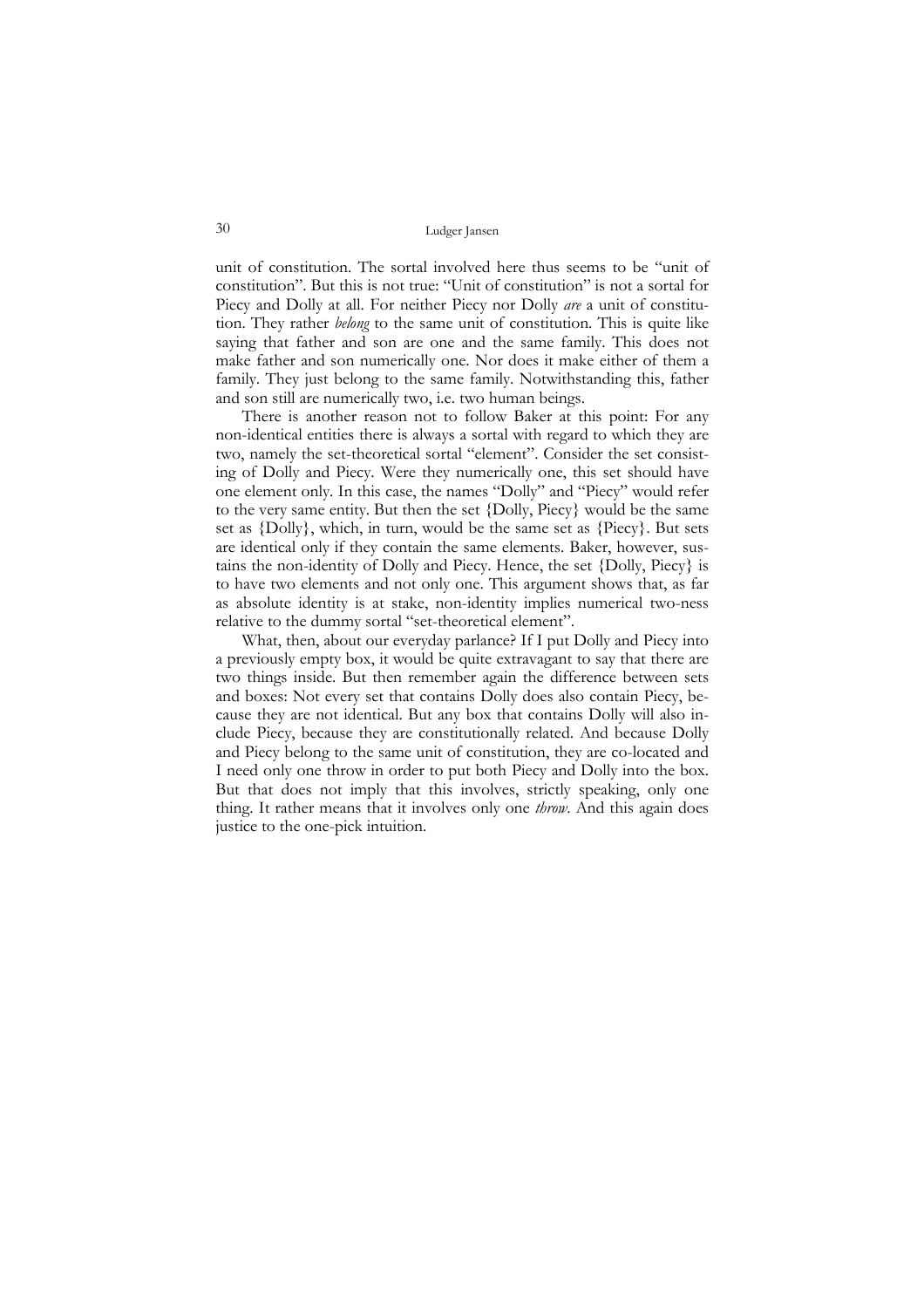#### 3.4 The "Is" of Constitution

The discussion so far shows that we have to add another shade to the spectre of meanings of the word "to be": the "is" of constitution.35 The "is" of constitution has different logical properties than, say, the "is" of identity: the constitution relation as defined by Baker is irreflexive, asymmetrical, and transitive. This can easily be shown. Clause (e) provides for irreflexivity: Nothing can constitute itself, because the primary kind of a thing cannot be both present and not present at some spatio-temporal region. And together with clause (d) it provides for asymmetry: If  $x$  constitutes  $y$ ,  $y$  cannot constitute  $x$ , because if the necessitation expressed in (d) would work in both directions, (e) cannot possibly be true for any direction. And, finally, as all clauses of the definiens feature transitive characteristics, the definiendum is transitive, too. 36

Its irreflexivity and asymmetry sharply distinguish constitution from identity. We may thus be licensed to say truly both "Dolly is Piecy" and "Piecy is Dolly", but then the "is" in these two sentences cannot possibly have the same meaning. For, as we have seen, Dolly is not identical with Piecy, thus the symmetrical relation of identity cannot be meant here. Rather, the relation between Dolly and Piecy is the asymmetrical relation of constitution. Thus, when Dolly is constituted by Piecy, Piecy is not constituted by Dolly, but rather does Piecy constitute Dolly. Thus the "is" of constitution is itself ambiguous: While "Dolly is Piecy" means that Dolly is constituted by Piecy, "Piecy is Dolly" means that Piecy constitutes Dolly.

This disambiguation of the "is" of constitution allows us to distinguish whether some property can be ascribed to a subject derivatively or nonderivatively, and if derivatively, whether it is ascribed due to upwardderivation or due to downward-derivation.37 Again, we are licensed to say

<sup>35</sup> Cf. Wiggins 1980, 30; Baker 2000, 54. Baker points out, that her aim is "metaphysical, not linguistic", and that she is "not postulating an ambiguity in the predicative use of 'is a person'" (2000, 54). Nevertheless, she speaks about the "is" of constitution and makes it pretty clear that she distinguishes "two ways to have a property – nonderivatively and derivatively" (2000, 55).

<sup>36</sup> While Baker 2000, 45 argued that her constitution relation is intransitive, Zimmerman 2002 demonstrated that, to the contrary, it is transitive, and Baker 2007, 165 n. 14 now excepts this result. The point is the following: Let x (of primary kind F) constitute  $\gamma$  (of primary kind G), and let y constitute  $\zeta$  (of primary kind H). Then while it is not necessary that all circumstances that are H-favourable for  $\gamma$  are also H-favourable for x, it is still the case that there always are *some* circumstances that are H-favourable for x. Such are, e.g., the circumstances consisting out of the conjunction of the circumstances that are  $H$ -favourable for  $y$ and the circumstances that are  $G$ -favourable for x. This is enough to guarantee the transitivity of the constitution relation.

<sup>37</sup> Cf. Baker 2000.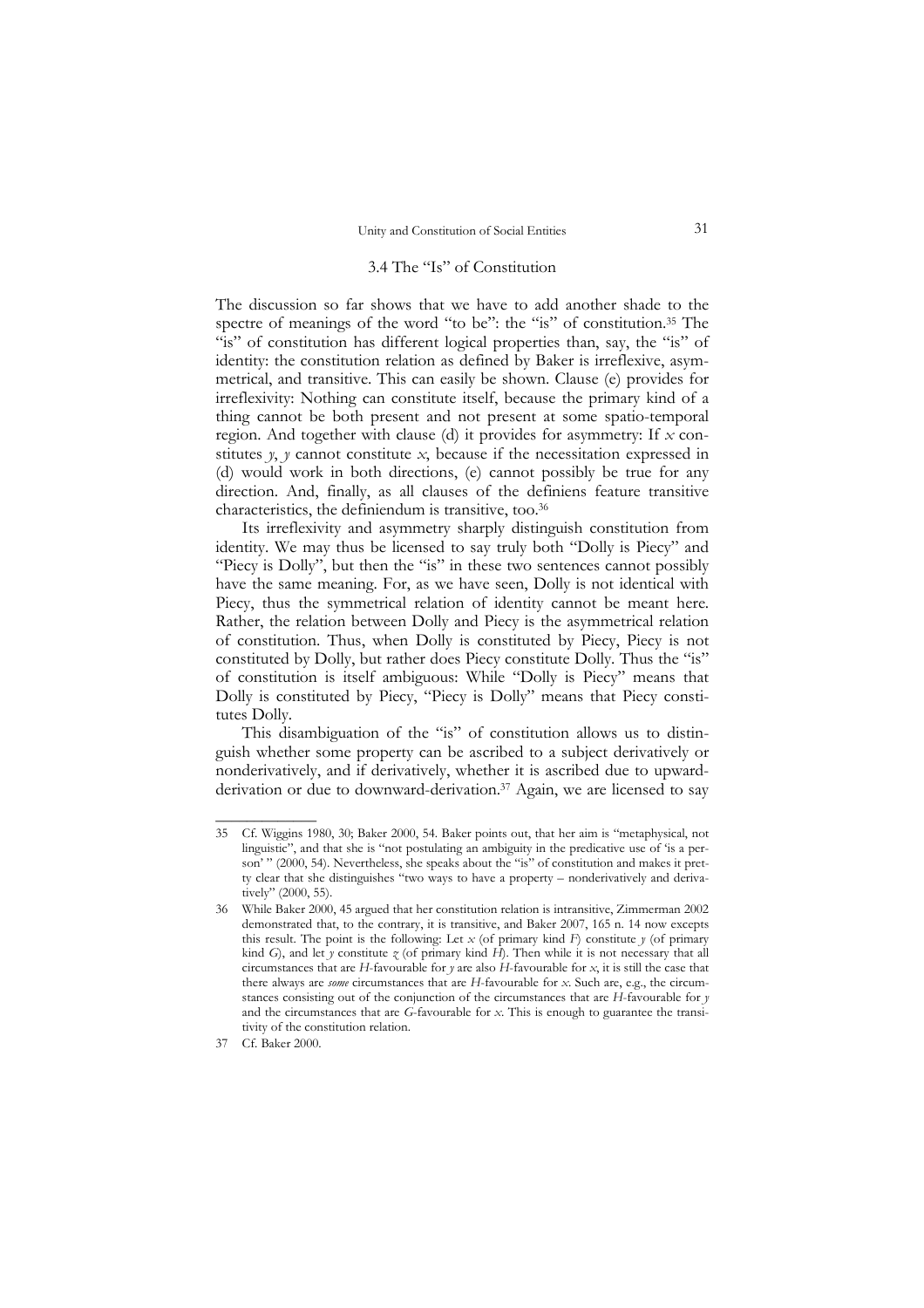```
32 Ludger Jansen
```
both "Dolly is a dollar bill" and "Dolly is a piece of paper". But we must be aware of the ambiguity of "is" here, too: Dolly is a dollar bill nonderivatively, but Dolly is a piece of paper derivatively. Dolly is a piece of paper because Dolly is constituted by something (namely Piecy) that is nonderivatively a piece of paper. Likewise with "Piecy is a piece of paper" and "Piecy is a dollar bill". Piecy is nonderivatively a piece of paper, but Piecy is not nonderivatively a dollar bill. Rather, Piecy is derivatively a dollar bill, because Piecy constitutes something that is nonderivatively a dollar bill.

We can summarize these different ways of being brought about through the relation of constitution in the following table:

| Dolly is constituted by Piecy.                                                 |
|--------------------------------------------------------------------------------|
| Dolly is nonderivatively a dollar bill.                                        |
| Dolly is constituted by something that<br>is nonderivatively a piece of paper. |
|                                                                                |
| Piecy constitutes Dolly.                                                       |
| Piecy is nonderivatively a piece of paper.                                     |
| Piecy constitutes something that is non-                                       |
| derivatively a dollar bill.                                                    |
|                                                                                |

When we apply these means of disambiguation to the reductio argument from section 2, we get the following:

- (P1\*) Piecy is nonderivatively a piece of paper.
- (P2\*) If something is nonderivatively a piece of paper, it is nonderivatively a non-social object.
- $(C1*)$  Piecy is nonderivatively a non-social object.<br>(P3\*) Dolly is nonderivatively a dollar bill.
- Dolly is nonderivatively a dollar bill.
- (P4\*) If something is nonderivatively a dollar bill, it is nonderivatively a social object.
- (C2\*) Dolly is nonderivatively a social object.
- (P6\*) Whatever is nonderivatively a non-social object is not nonderivatively a social object.

With these two conclusions (C1) and (C2), together with (P6\*) and the Principle of the Diversity of Discernables, the constitution theorist can infer the non-identity of Dolly and Piecy. And as Dolly and Piecy are not identical, no contradiction follows. What is true, instead, is that something (i.e. Dolly) that is a social object nonderivatively is a non-social object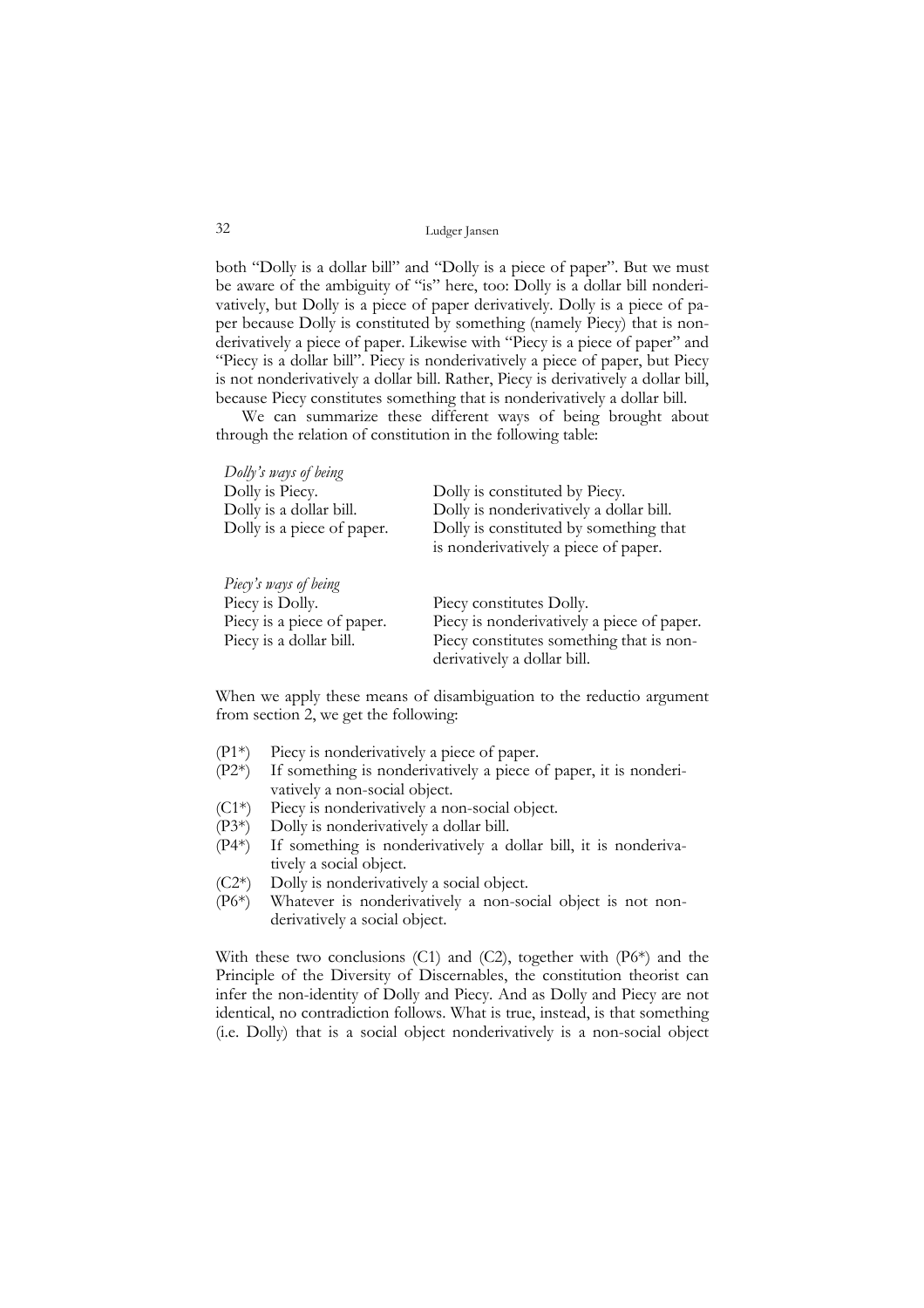derivatively, and that something (i.e. Piecy) that is nonderivatively a nonsocial object is a social object derivatively. But this is perfectly in tune with classical logic.

# 4. How Many Groups Are There?

### 4.1 Four Options

Having thus dealt with the bank note puzzle, I will now return to the group puzzle: If four people stand together in front of the philosophy department at noon, how many groups are there? To answer this question we need – implicitly or explicitly – an idea about the synchronic unity of a group. I will now discuss four possible answers to this "How many?" question, each relying on a specific account of what it is to form a group and thus on a specific account of group unity. I do not take this list of four to be exhaustive.

Firstly and most sparsely, the answer could be: There is only one group that consists of all the people present. This one group is the "maximal group", consisting out of all people present at a certain time at a certain place (and only of those). As there are four people hanging around in front of the philosophy department at noon, this maximal group consists of four members. Secondly and more affluently, the answer could be that there are many more groups: There is, of course, a group with four members, but there are also four groups with three members and six groups with two members. Thus there are, all in all, eleven groups in front of the philosophy department. In these two cases, "group" obviously means something like "(maximal) aggregate of the human beings present" or "(maximal) mereological sum of the human beings in question".<sup>38</sup>

Thirdly, we could respond that we cannot tell *a priori* how many groups there really are. For if we conceive of a group less formally as a relevant unit of social interaction, then we need to know more about the social interactions between these people before we can tell which of them form a group and how many groups there are: Are two of the four a loving couple? Do they all together form a group of close friends?

<sup>38</sup> Sometimes groups are construed as sets. Cf. e.g. Rami 2005, 74 or the definition of "society" in Hawthorne 1995, 835: "A set of individuals and/or institutions in relations governed by practical interdependence, convention, and perhaps law […]." Although there is a set of the people that are in front of the department, this set itself is not in front of the department: As sets are abstract entities, they do not occupy any place in space or time at all. Groups as sets are discussed (but not endorsed) in Uzquiano 2004.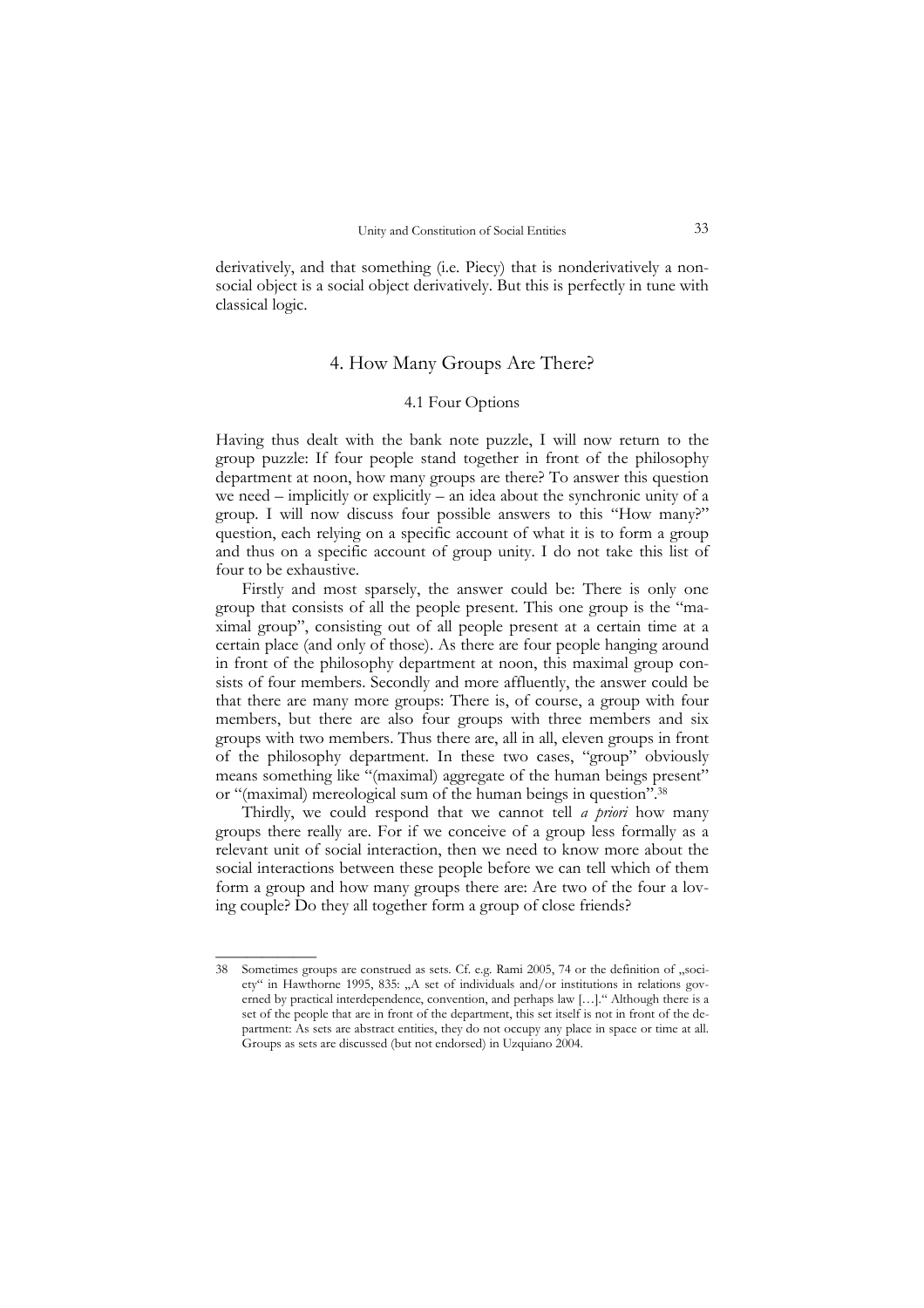Fourthly, we could consider the possibility that there can even be more than one group consisting of the very same people.<sup>39</sup> The four people can - at the same time - be the faculty of a department, the advisory board of a journal, and a neighbourhood bridge club. Here, "group" means "institutional group", something that has been established by an act of institution and has some institutional structure. Again, the actual number of such groups is no matter of armchair-philosophy but requires a lot of empirical data.

# 4.2 Beyond Material Constitution

As different as these four options are, they share the feature that groups are somehow constituted by other entities. According to the first two options it is the people that constitute groups, even if the two options disagree about which people have to be taken into account. According to the third option, it is people plus social relations or social interactions that constitute groups. And according to the fourth option, it is people plus institutional rules or an act of institution that constitute groups.

We have seen that Baker's approach can deal with some social entities like banknotes. It can provide for the fact that some constituters (in Baker's terms, the "favourable circumstances") are extrinsic to the constituted entity. In this, it fares much better than mereological accounts of constitution, which can provide only for such constituters that are parts of the constituted entities.40 But while Baker's brand of material constitution was sufficient to solve the bank note puzzle, it cannot at all cope with the group puzzle. There are several reasons why an account of social constitution must go beyond material constitution:

(1) Baker's definition of constitution defines a one-one relation between a single constituting entity and a single constituted entity. Social constitution, however, may be a many-one and even a many-many affair.<sup>41</sup> Thus, firstly, it may involve a plurality of constituters: It is a plurality of people that constitute a group, or people plus interactions, or people plus rules plus institutional acts. An obvious strategy at this point is to go for mereological sums of these as one 'single' constituter. And, indeed, Baker

<sup>39</sup> Such cases are also discussed by Gilbert 2004 and Uzquiano 2004.

<sup>40</sup> Mereology is discussed in Baker 2000, 179-185 and Baker 2007, 181-198. Uzquiano 2004 suggests that a group is constituted at t by the set of their members at t. But then a concrete entity (the group) would be constituted by an abstract entity (the set), which, or so it seems to me, puts things upside down.

<sup>41</sup> The possibility of a plurality of constituters (as well as the possibility of a plurality of constituted things) is extensively discussed by Wilson 2005 and Wilson 2008.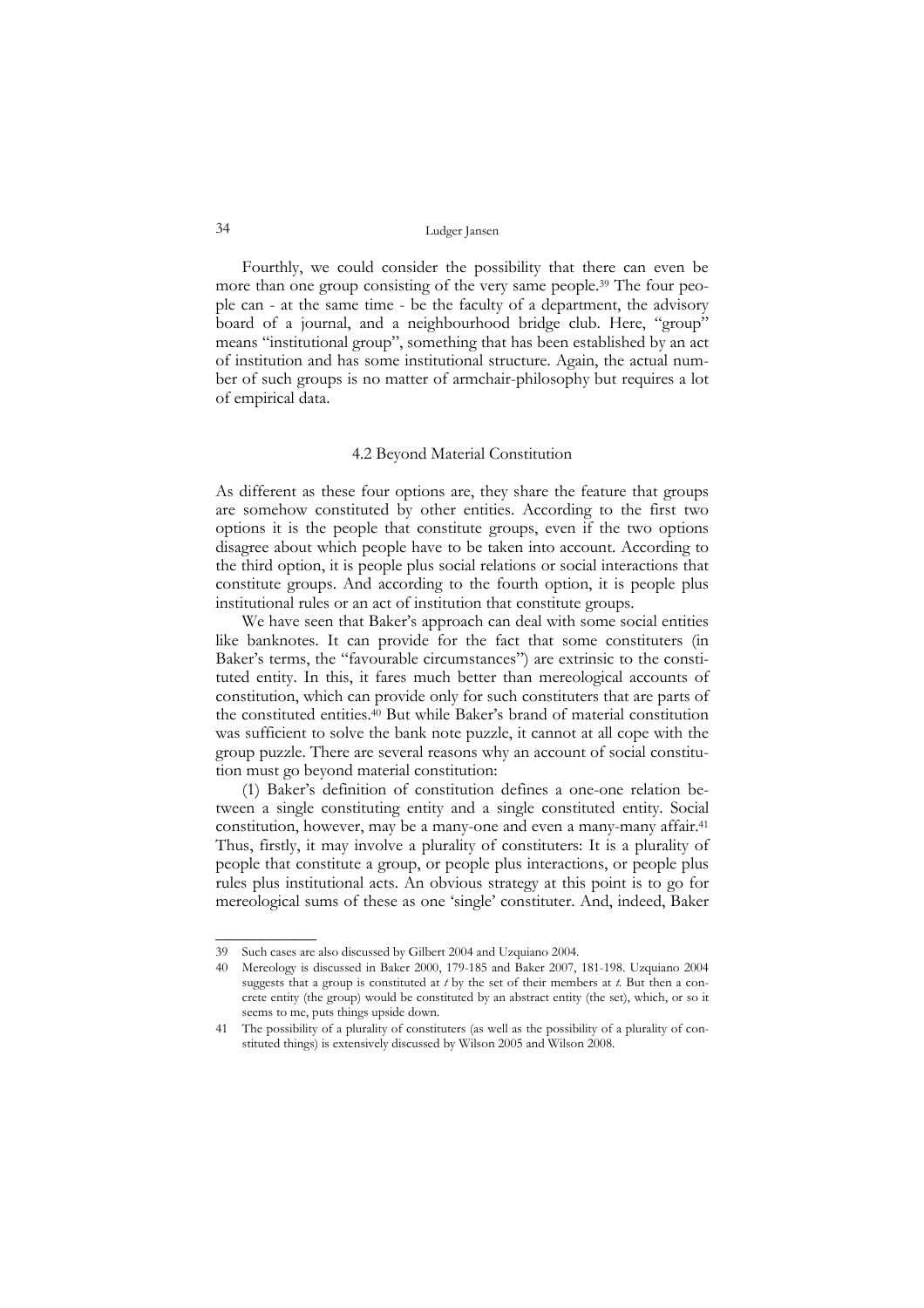accepts aggregates or sums as "the ultimate constituters".42 In this way, many things can jointly constitute another thing insofar their mereological sum constitutes this thing.

It might be objected that this strategy is question-begging with regard to the mereological sums themselves, which also are groups of a kind. In the next section I will argue that sums are special in so far that they are, as I will say, 'trivially' constituted and can be dealt with easier than other groups.

(2) Secondly, social constitution may involve many constituted things, even many constituted things of the same kind: E.g., the very same people can constitute lots of groups at the same time. Baker does admit the possibility that there are several constituents of the same constituter, if only they are of different kinds.43 In the clause (b) of her definition she explicitly demands that there is no second thing of primary kind G present when an F-thing constitutes a G-thing. She added this uniqueness postulate to block off certain counterexamples involving two or more persons within the same body. But why shouldn't it be possible that one organism constitutes two persons?44 Or why shouldn't it be possible that a piece of paper constitutes two letters, each written on one of its two sides? Or even that the very same scratches of ink constitute two different letters at once – though in two different languages?45 In case some external things are relevant for the constitution, such things seem to be totally acceptable: The ink scratches need codes like an alphabet and a language in order to constitute a letter, and there seems to be no contradiction in the assumption that one and the same pattern of ink scratches constitute different letters with respect to different codes. Thus this addition to Baker's clause (b) is not necessarily helpful if it comes to social ontology, and I will later discuss the possibility that the same people can constitute more than one group. Thus with an eye on social constitution I am not sure whether the addition of the uniqueness postulate to her definition is indeed an improvement.

(3) For Baker, constitution is a material affair. It involves material constituters. Earlier versions of Baker's definition contained a reference to immaterial entities: "If  $\gamma$  is immaterial, then  $x$  is also immaterial." Baker later decided to replace this with her new clause (f) documented in the

<sup>42</sup> Baker 2007, 181. In a note aside she considers to use plural quantificationn to solve this problem; cf. Baker 2007, 32 n. 17.

<sup>43</sup> Cf. Baker 2007, 164: "There could be branching: The lump constitutes a plant pot, and the lump constitutes a statue. But the plant pot does not constitute a statue." Baker wants to block a counterexample put forward by Sider 2002, 46. Cf. also Wilson 2005.

<sup>44</sup> This possibility is rejected in Baker 2007, 162, while it is defended by, e.g., Rovane 1998.

<sup>45</sup> The letter examples are from Fine 2000.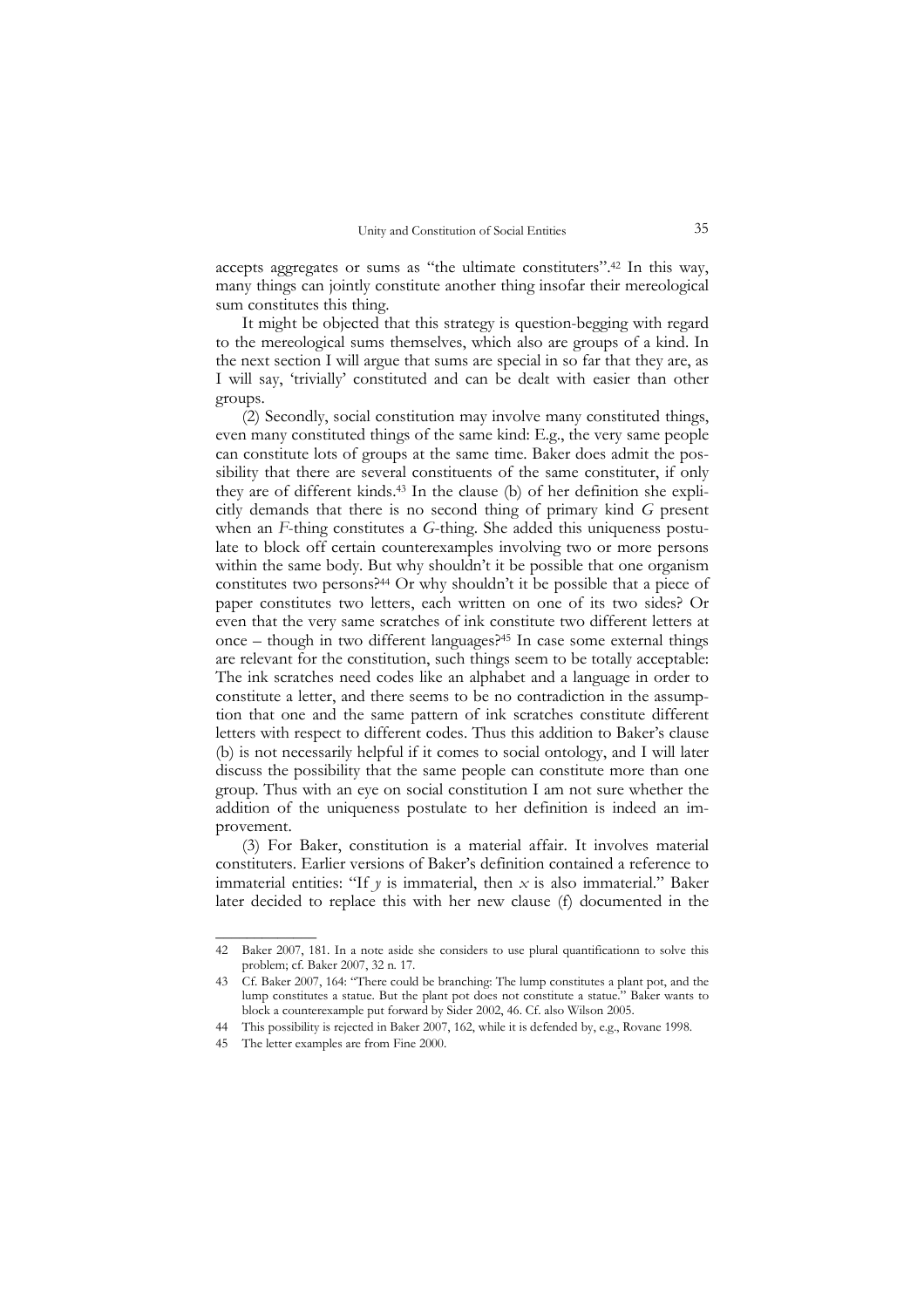definition given above, which she considers to be "a slightly generalized version"46 of the older clause.47 Both the original and the new clause (f) are intended to block off counterexamples involving, e.g., Cartesian egos<sup>48</sup> or 'ectoplasmatic' ghosts.49 It is, however, not clear to me, whether immaterial things are made of any kind of stuff at all. In any case, social constitution often involves non-material constituters or at least such constituters that are not overtly material, like interaction events, individual or collective intentions, individual or collective commitments, or obligations. And many of the things constituted are non-material, too, like companies or electronic money. Thus, social constitution goes beyond the scope of Baker's definition.

(4) Closely related to this is the fact, that Baker ties constitution to spatial coincidence.50 Co-location is at the very heart of Baker's account: It features not only in clause (b) of her definition, but also in the 'modal' clauses (d) and (e). Social constitution, however, can be a non-spatial issue, not least because some social entities are non-spatial. As Robert Wilson remarks:

Collective social agents "are not physically bounded entities. As such, they seem unlikely candidates for satisfying the first condition of constitution: spatial coincidence. Boards of directors, trade unions, philosophy classes, families, and the welders in a factory are or can be agents of some kind, but they are not continuous, spatially bounded, physical agents, and so cannot be spatially coincident with entities that have these features."<sup>51</sup>

With social constitution, both constituters and things constituted may be non-spatial entities. While some groups clearly have a spatial location, some social entities haven't got one. The bridge club may be sitting in my living room, the faculty can be assembled in the seminar room, and the dollar bill is in my hand. They all have a spatial location. But companies and bank accounts do not have locations, nor do contracts or obligations. In a way, they are "quasi-abstract" entities, as Barry Smith calls them:<sup>52</sup> They do not extend in space, but they extend in time: They have as history, involving a moment at which they come into existence and also a moment at which they cease to exist. Troublesome cases of this kind are

\_\_\_\_\_\_\_\_\_\_\_\_\_ 46 Baker 2007, 164.

<sup>47</sup> Baker 2007, 161.

<sup>48</sup> Baker 2000, 43 attributes this counter-example to Anil Gupta.

<sup>49</sup> Cf. Zimmerman 2002, 604.

<sup>50</sup> Note that Baker now wants to construe spatial coincidence no longer as "absolute spatial coincidence", but loosely as "near spatial coincidence" in order to account for objects with vague boundaries (Baker 2007, 161; italics deleted).

<sup>51</sup> Cf. Wilson 2005, 67.

<sup>52</sup> Smith 2008, 37.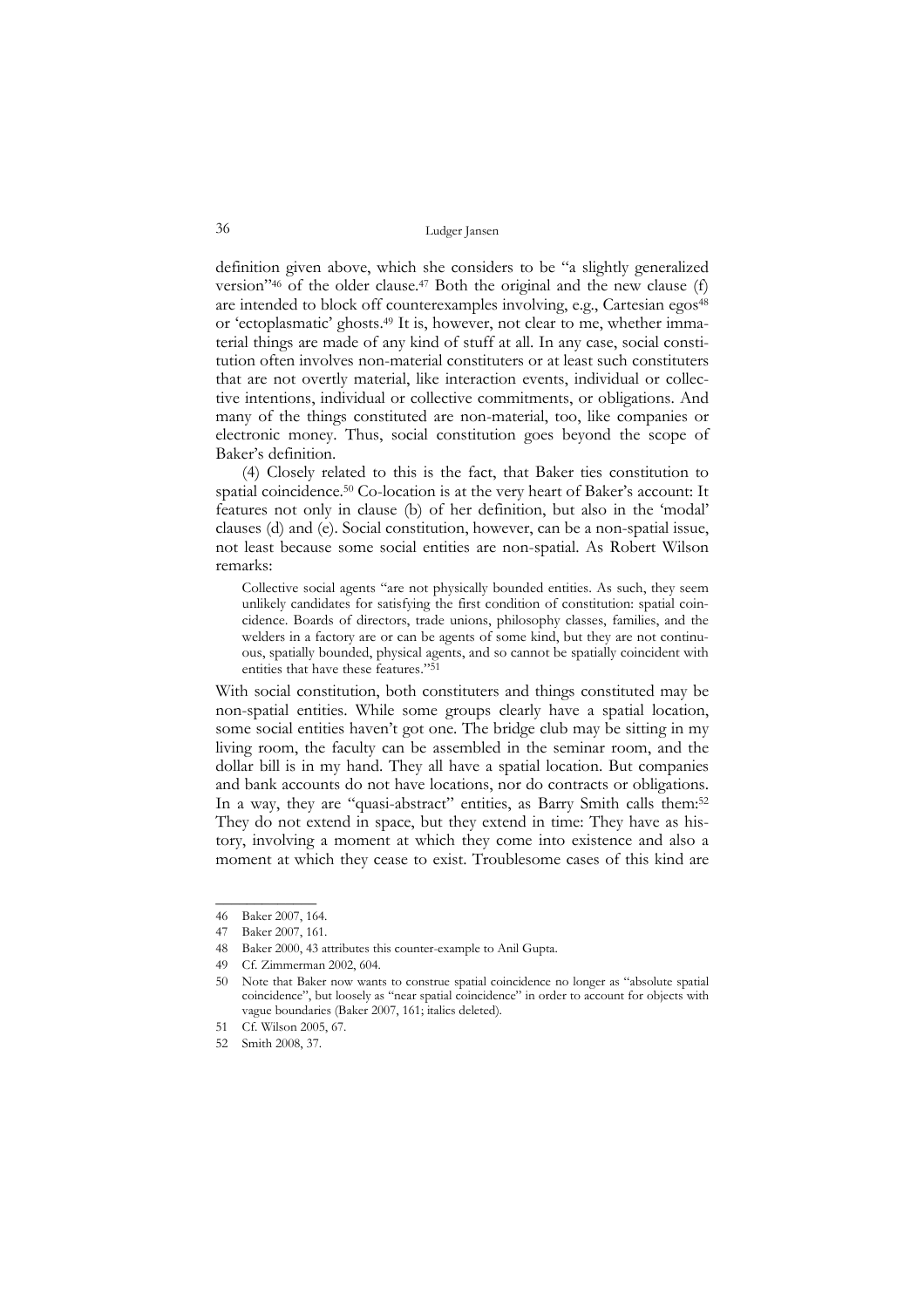all those entities that have a kind of social status without having a bearer for that status, like electronic money or companies.<sup>53</sup>

(5) Baker restricts her account of constitution to essential properties of constituters and things constituted. According to Baker's definition, only membership to primary kinds can ground a constitution relation. Social constitution may involve external components as diverse as social relations, the look of outside observers, appropriate institutional rules or collective acceptance of these, or collective intentions.54 These may (co-) constitute a group without being a part or a member of the group they constitute.55 As far as the constituter is concerned, accidental and relational aspects can be accommodated within the G-favourable circumstances. But this means that all external constituents, which are so crucial for Baker's view, are equally hidden within the G-favourable circumstances.

Baker's general account is underinformative at this point. But as far as the constituting entities are concerned, that can be dealt with by spelling out what the G-favourable circumstances for the G in question are on a case-by-case basis. This is not possible as far as the constituted thing is concerned. "Fiancé", "husband" and "widow" (or, "divorcé") are social roles that, as all social entities, are in need of constitution. But according to Baker, "husband" does not denote a primary kind. 56 It is rather, one might say, a social phase sortal. A theory of social constitution must also account for social accidents, that is those social properties (like having the age of majority), social roles (like being a husband) and social relations (like being a superior to someone) that do not make up primary kinds.<sup>57</sup>

(6) Finally, while identity is reflexive, symmetric and transitive (or, for short, an equivalence relation), constitution as defined by Baker is, as we have seen, irreflexive, asymmetric, and transitive. Social constitution, however, seems to have non-transitive cases: Smith, Miller and Jones constitute the neighbourhood bridge club, and each of them is in turn constituted by their bodies. But, or so it seems, Smith's body is no constituter of the bridge club, and neither does the bridge club inherit all the properties of Smith's body as derivative properties: If a bridge club has a weight at all

<sup>53</sup> Cf. Smith 2003a, 2003b.

<sup>54</sup> Cf. e.g. Sartre 1943 (on outside observers), Searle 1995 (on constitutive rules and collective acceptance), Baker 2000, 24 and Wilson 2005, 51 (on external relations), Hindriks 2006 (on acceptance dependence) and Baker 2007, 11-13 (on intention dependence).

<sup>55</sup> For the differences between parthood and membership cf. Ruben-Hillel 1985, ch. 2.

<sup>56</sup> Cf. Baker 2000, 40: "[…] being a husband […] is not a primary-kind property: A world like ours except that it lacked the institution of marriage (and hence had no husbands) would not thereby have fewer individuals in it than our world." However, such a world would contain fewer or at least different accidental entities. Cf. also Baker 2007, 34-35.

<sup>57</sup> On the categorical variety of social entities cf. Jansen 2005.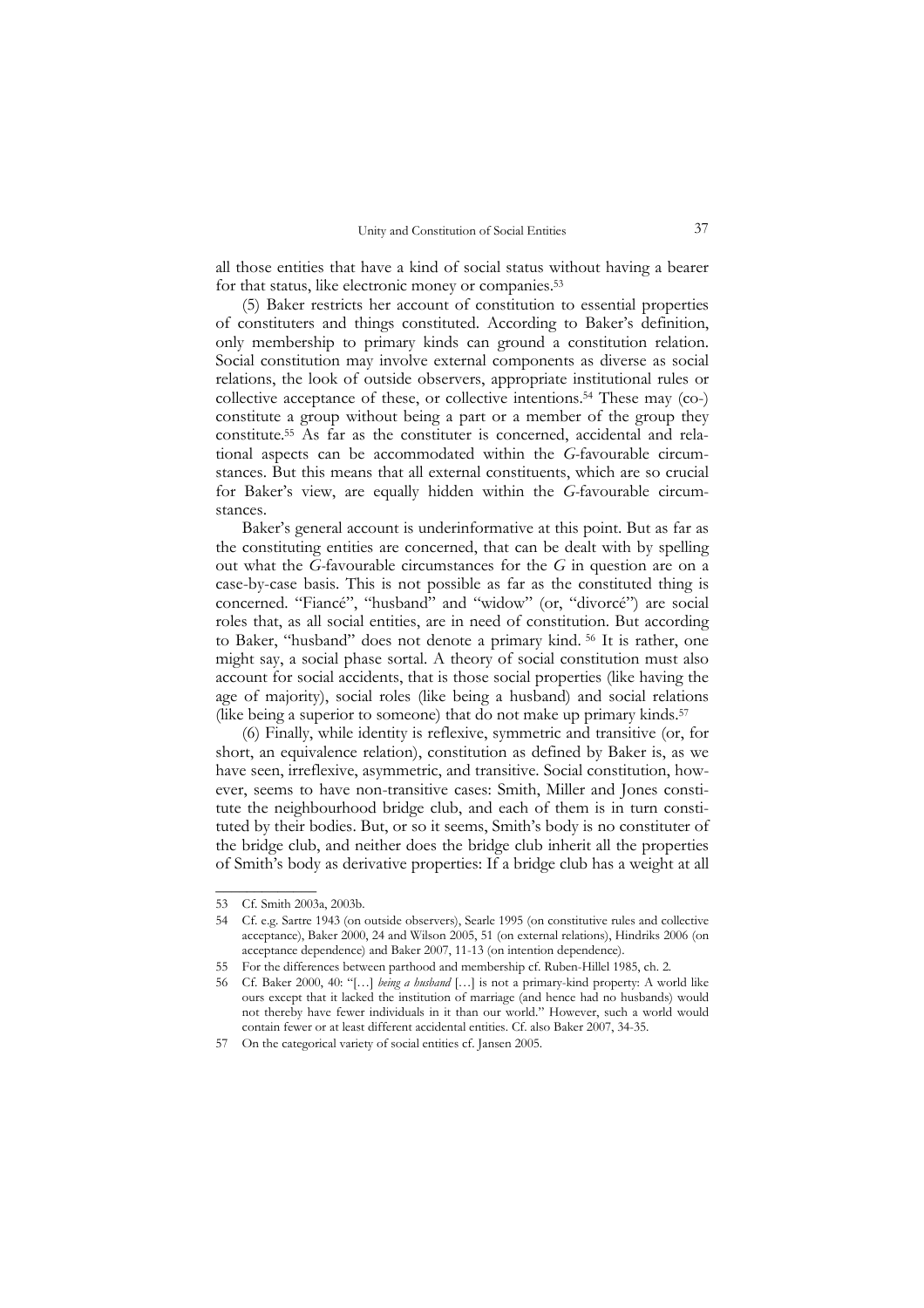(which can be doubted), then it is not the weight of the body of a single member, i.e. not the weight of Smith's body. The bridge club, the three members and their bodies just belong to different levels of beings. On the other hand it might be to strong to posit social constitution as a nontransitive relation, for there may be some transitive cases, especially in the case of groups considered as mereological sums. It is to these cases that I turn now.

#### 4.3 Mere Composition

Notwithstanding the merits of Baker's approach, these six points give us good reasons for second thoughts. I will proceed in two steps. First, I will deal with those cases of groups that are only superficially of a social nature, i.e. those groups that are mere aggregates, or mereological sums, of people. In these cases we are confronted with composition, which we may either oppose to constitution proper58 or else consider as a very weak variety of constitution that we may dub "trivial constitution". Having discussed this, I will go on and consider non-trivial cases of social constitution.

How many groups are in front of the philosophy department? Consider again the first and second answer to this question: There is one maximal group of four persons in front of the department, or there are eleven groups of two or more members, respectively. Here, I said, "group" means something like "mereological sum of human beings". There is nothing deeply social about such mereological sums, with the exception that they comprise a plurality of human beings. But the ontology of sums makes no difference as to the nature of the elements or parts: The only thing about a part of a mereological sum that matters for the ontology of sums is (beside its having parts) its very being a part. Thus sums of humans behave no different than sums of plants, cars, or stones; they are all gouverned by the same logical axioms.

If there are the parts, there is also the mereological sum of these parts. There is no explanatory gap between the existence of the parts and the existence of the sum: The existence of the parts by itself gives rise to the existence of the corresponding sum, without the need to specify any external constituters or any sum-favourable circumstances. This is the triviality involved in the "constitution" of mereological sums. It is, indeed, so trivial that the question may be asked whether it is worth to call this rela-

<sup>58</sup> This would be Baker's choice; cf. Baker 2007, 187 ("constitution cannot be understood as mereological composition") and 181 ("Constituted objects are not identical to any sums.")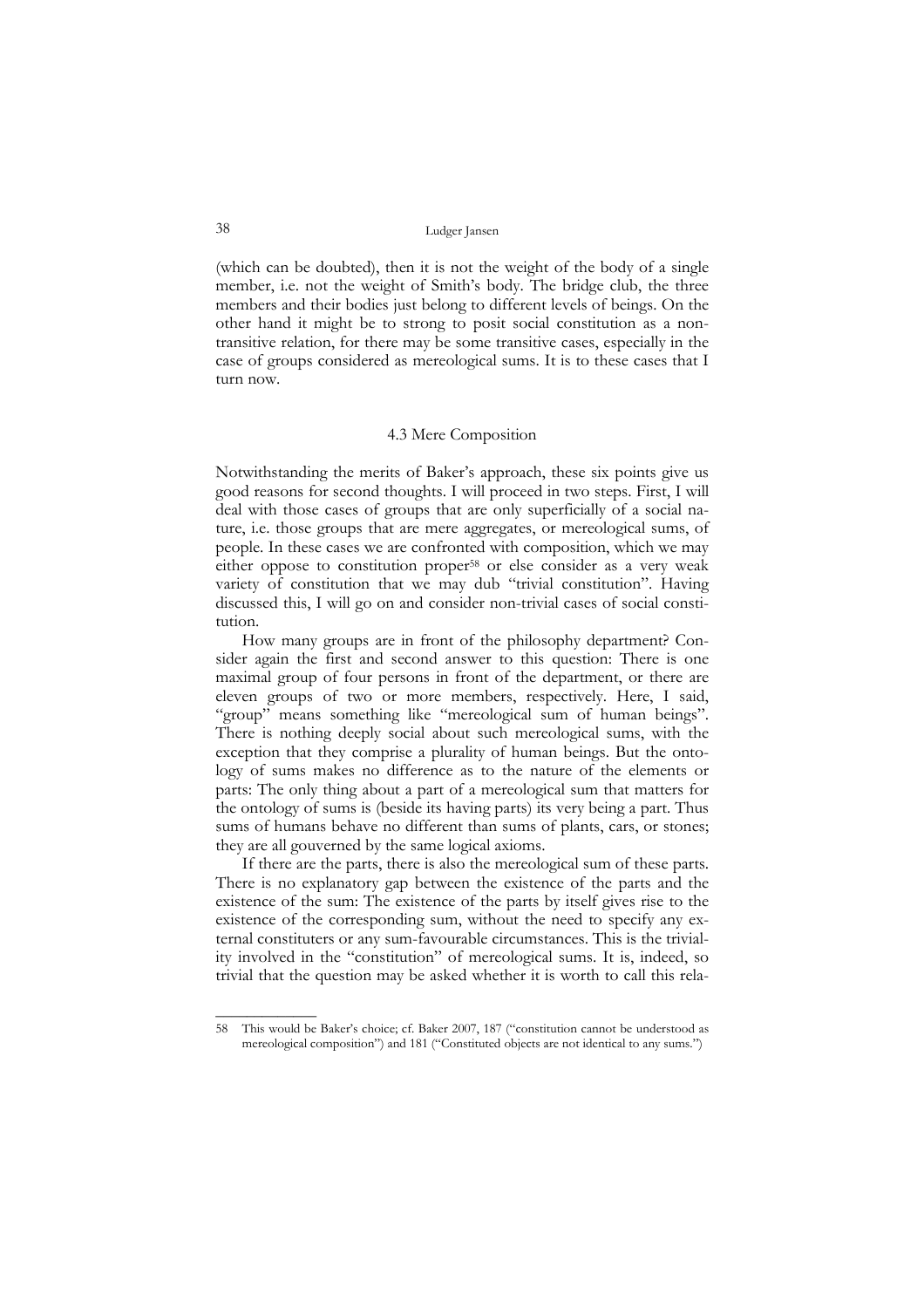tion by the name of "constitution" at all. However, no whole is identical with any of its proper parts taken singly. And there is an important similarity between the parthood-relation and the relation of material constitution: Both feature in accounts how or why a more complex thing exists in virtue of the existence of other things – either the parts or the material constituter. And this seems to be a good reason to consider both as legitimate varieties of constitution.

Baker herself, however, is very keen to distinguish mereological composition from constitution, in order to delineate her own theory of constitution from mereological accounts of constitution.59 For my part, I do not want to advocate a mereological account of constitution as composition tout court. I only want to consider the possibility that composition is a trivial variety of constitution; I do not want to claim that all cases of constitution are cases of composition. To the contrary, I agree with Baker that all those cases that she calls "constitution" are in fact not cases of mere composition.<sup>60</sup>

#### 4.4 Institution and Interaction

Let us now turn to the third and fourth answers suggested above. According to these options we were not able to tell a priori how many groups there are standing in front of the department. This is a reliable indicator that these options are much less formal answers that promise actually to transfer information about the social world. As I already pointed out, according to the third option "group" refers to a relevant unity of social interaction, and "group" refers to institutional groups according to the fourth option. I will call the varieties of constitution involved in these cases "interactional constitution" and "institutional constitution".

Institutional groups are, of course, themselves relevant units of social interactions. Associations are units of co-operation and joint commitments, companies are units of employment and commerce. Thus, in fact, institutional groups are a special case of groups as relevant units of social

<sup>59</sup> Cf. Baker 2007, 186, where she says that her prefered terminology is to say "that constitution is not composition; composition is a mereological relation, and constitution is not".

<sup>60</sup> Another opponent of the idea of composition as constitution is David Lewis, who claims (in Lewis 1991) that composition is a many-one variety of identity: The parts just are the whole. But this does not only require a revisionary logic of identity as a multigrade relation "The  $xs =$  the  $\gamma$ ", but causes also serious conflict with the indiscernability of identicals in the case of, say, the statue, if one identifies the statue with all the particles of which it is composed (van Inwagen 1998). If composition is thought of as a kind of constitution, neither of these two problems arises.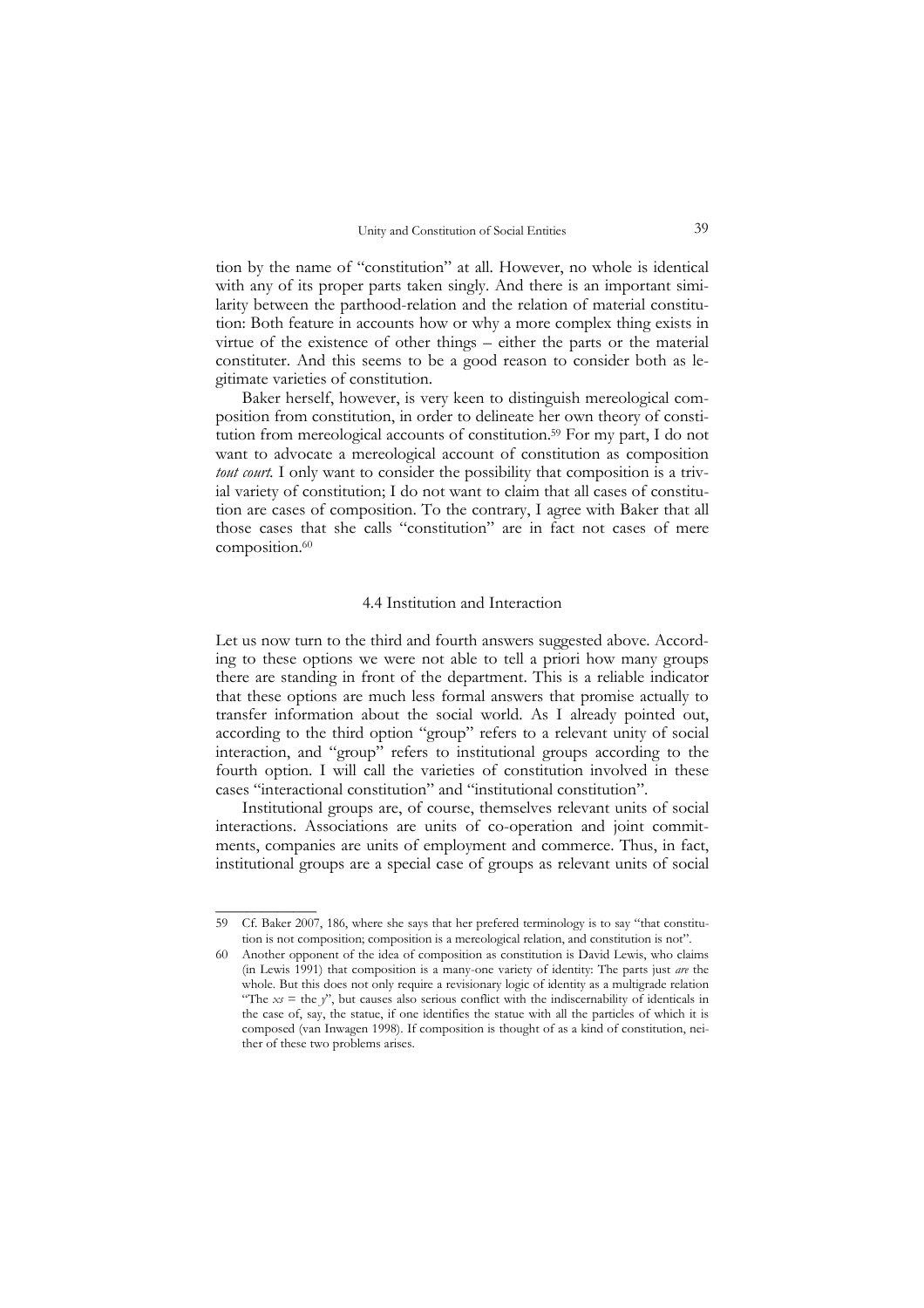interactions. For sake of simplicity, I will first turn to the special case of institutional constitution and then consider the general case.

If we want to establish an institutional group like an association or a company, the laws of our countries tell us what we have to do: How many founding members are needed to set up a charity? With what authority do you have to register? In Germany, you need at least seven people to establish a *Verein*, and you register a charity or company with the *Amtsgericht*, the local court. These are, of course, contingent facts and they differ from one legal system to another, both historically and geographically. Nevertheless, these legal facts tell us exactly what to do in order to establish an association or a company. For many institutional groups they are highly relevant for their existence.

Now many philosophers followed Aristotle in distinguishing the principles and causes of becoming from the principles and causes of being,<sup>61</sup> and they took great pain to point out that a thing's constituters do not belong to its causes of becoming but to its causes of being.<sup>62</sup> Now, if the legal process of registering an association is this association's way of coming into existence, i.e. its cause of becoming, what are its causes of being – its constituters? The legal process cannot be a constituter of an institutional group, because the process is not coexistent with the group: The group comes into being only once the process is completed and has come to its end. And the group can exist while the legal process of its establishment withers more and more into the distant past. As we can thus exclude the legal process itself from our search for the constituters, two groups of candidates remain: first the documents and records produced in the legal process, and second the rights and obligations that are established through this legal process. The legal documents, or so I will argue, are mostly only of instrumental value: They are mnemonics for and testimonials of the rights and obligations in question. Thus the only remaining candidate for the external constituter of an institutional group is the deontic structure that comes into existence through the legal process of establishing such a group. While the legal process is what brings the institutional group into existence, it is the deontic structure of rights and duties that constitutes an institutional group. It is this deontic structure that perdures once the process is over.

With this result, let us now turn to groups as relevant units of social interactions – like a loving couple or a group of close friends. Can we broaden our previous approach in such a way as to cover these cases, too? For sure, we do not legally register our friends nor do we need a legal

<sup>61</sup> Cf. Aristotle, Metaphysics V 1, 1013a 18.

<sup>62</sup> Cf., e.g., Thomas Aquinas, Quaestiones disputatae de veritate 2, 3 obj. 20: Constituters are causae esse rei or causae essendi, not causae fieri.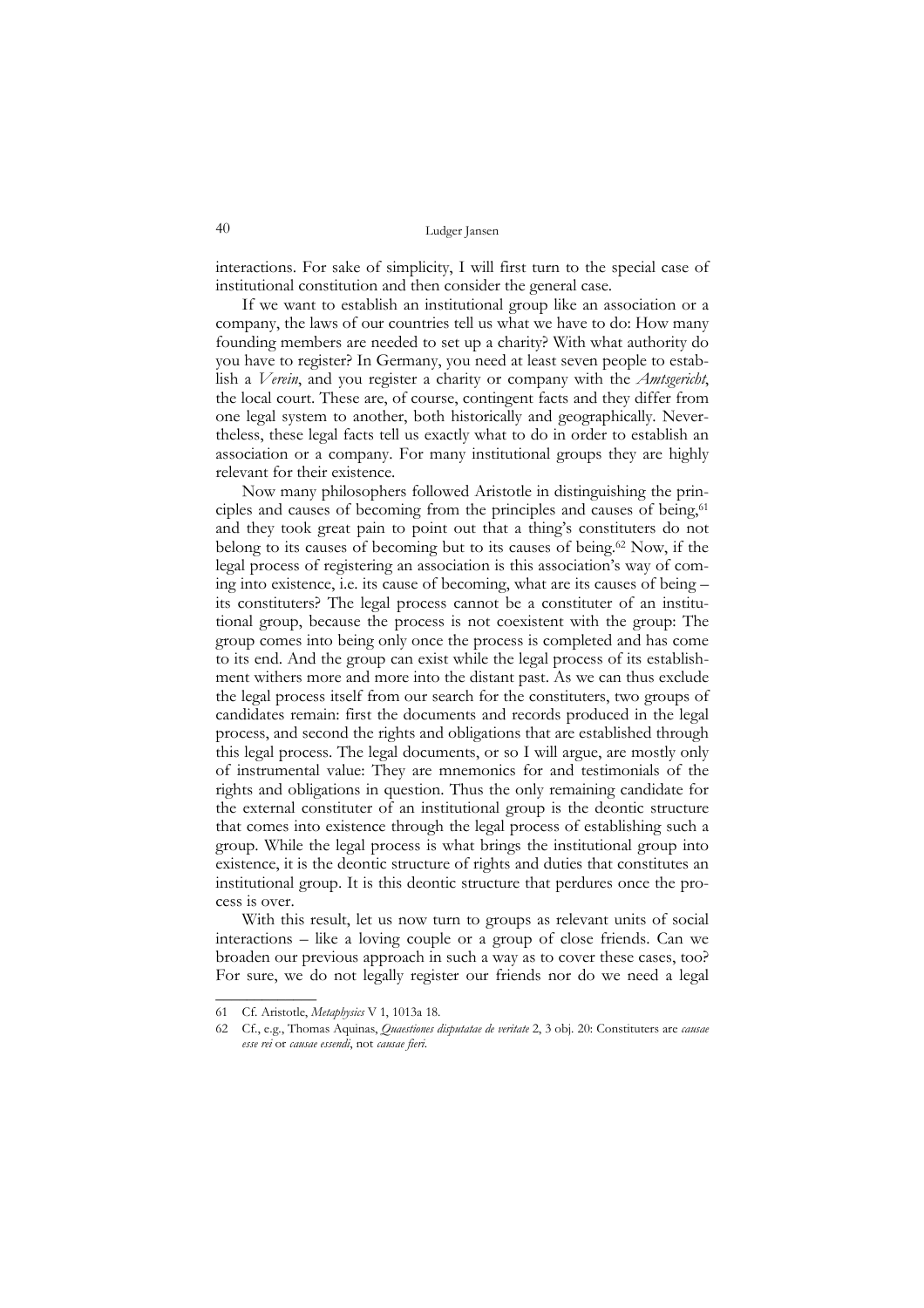authority to fall in love and to start courting. And, normally, such relations do not come along with well-defined rights and obligations. Max Horkheimer and Friedrich Pollock are said to have established a contractual agreement for their friendship.63 But normally, we do not sign contracts with our friends, and there are good reasons to belief that personal relations like friendship cannot live on the basis of a contract alone. But maybe there is something else to be found in such groups, in the storey just below the deontic network of rights and obligations: joint commitments. One way in which a group may be a relevant unit of social interactions is exactly by its members sharing a joint commitment which gives them reasons for actions according to a group intention.64 A commitment may come about through an explicit mutual promise, i.e. a social contract en miniature, thus becoming a full-fledged obligation. But a commitment can also gradually build up through a series of successful co-operative actions, thus forming an implicit understanding of a joint intention to continue this series without leading to an explicit and formal act of obligation. In any case, the joint commitment comes about through social interactions of some kind.

Another way a group may be a relevant unit of social interaction is to have members that are disposed to act in an appropriate, co-operative manner, for example because they individually have the capability or tendency to react in a fitting way.65 Again, such a capability is likely to be acquired through a process of learning or training, triggered by a series of similar situations in which each group member has the opportunity to learn the fitting co-operative reaction. Here, too, social interaction is the way to acquire these capabilities.

While in all of these cases the past interaction is the cause of the group's coming into being, past interactions no longer exist and can thus not constitute the group.66 The entities that perdure are the commitments and the capabilities brought about through the past interactions, and these can be said to be among the group's external constituters in these cases. In a way, they are external to the group, as they are neither members nor parts of the group itself. As these groups come about through social interactions, it is not surprising that their external constituters are entities that

<sup>63</sup> Cf. Gumnior/Ringguth 1973, 13/16. I am indebted to Michael Großheim for pointing out to me this telling anecdote.

<sup>64</sup> Joint commitment is, of course, the central concept of Margret Gilbert's theory of plural subjects. Cf. e.g. Gilbert 1989.

<sup>65</sup> Such cases are extensively discussed in Baltzer 1999 and Schmid 2005. I reflect on Schmid's approach in Jansen 2007.

<sup>66</sup> If they are no constituters at all, they are, a fortiori, also not intrinsic constituters of the group.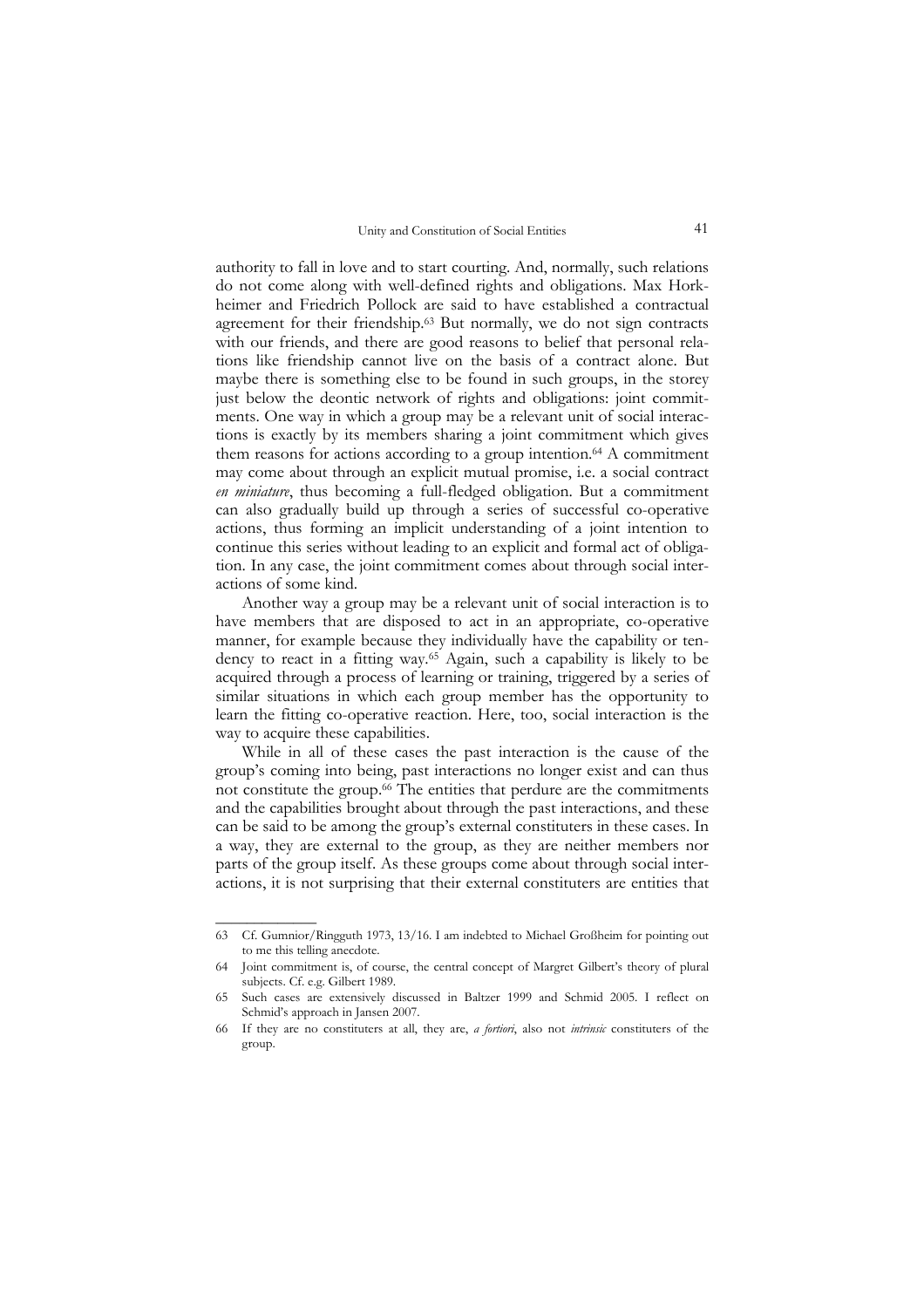come about through social interactions. As there is a huge variety of such groups, there is also a huge variety of possible external constituters. They range from rights and obligations via commitments to capabilities and tendencies to act in a certain way that are being shared by the individual members.

# 5. Towards Social Constitution

In order to account for the bank note puzzle, I rejected Searle's identity assumption and his description relativity approach to social objects and embraced a constitution view instead. I demonstrated that material constitution as defined by Baker can cope well with the bank note puzzle, but is not apt as a general account of constitution as it is found in the social realm, because social constitution goes beyond material constitution, as is shown by bearerless social entities and groups. There are at least three ways in which groups at large can be constituted: by trivial constitution (like sets and mereological sums of humans), by institutional constitution (like associations and companies), and, more generally, by interactional constitution (like a loving couple and a group of friends). Due to this richness and flexibility of social constitution, I refrain from stating a rigorous definition of social constitution, let alone of constitution in general. Even to state a number of necessary conditions is not easy beyond the usual irreflexivity and asymmetry of constitution, if they are to embrace all of material, compositional (or trivial), institutional and interactional constitution.<sup>67</sup>

### References

Anscombe, G. E. M. (1957) Intention, Oxford: Blackwell.

\_\_\_\_\_\_\_\_\_\_\_\_\_

Anscombe, G. E. M. (1979) 'Under a Description', Nous 13, 219-233.

Aristotle, Metaphysica, ed. W. Jaeger (1957), Oxford: Clarendon Press.

Baker, Lynne Rudder (2000) Persons and Bodies. A Constitution View, Cambridge: Cambridge University Press.

Baker, Lynne Rudder (2007) The Metaphysics of Everyday Life, Cambridge: Cambridge University Press.

<sup>67</sup> Many thanks to Lynne Baker, Andris Breitling, Ingvar Johansson, Bertram Kienzle, Arto Laitinen, Pedro Schmechtig and Barry Smith, who commented on earlier versions of this paper, and also to audiences in Berlin, Krakow and Madrid for their inspiring questions.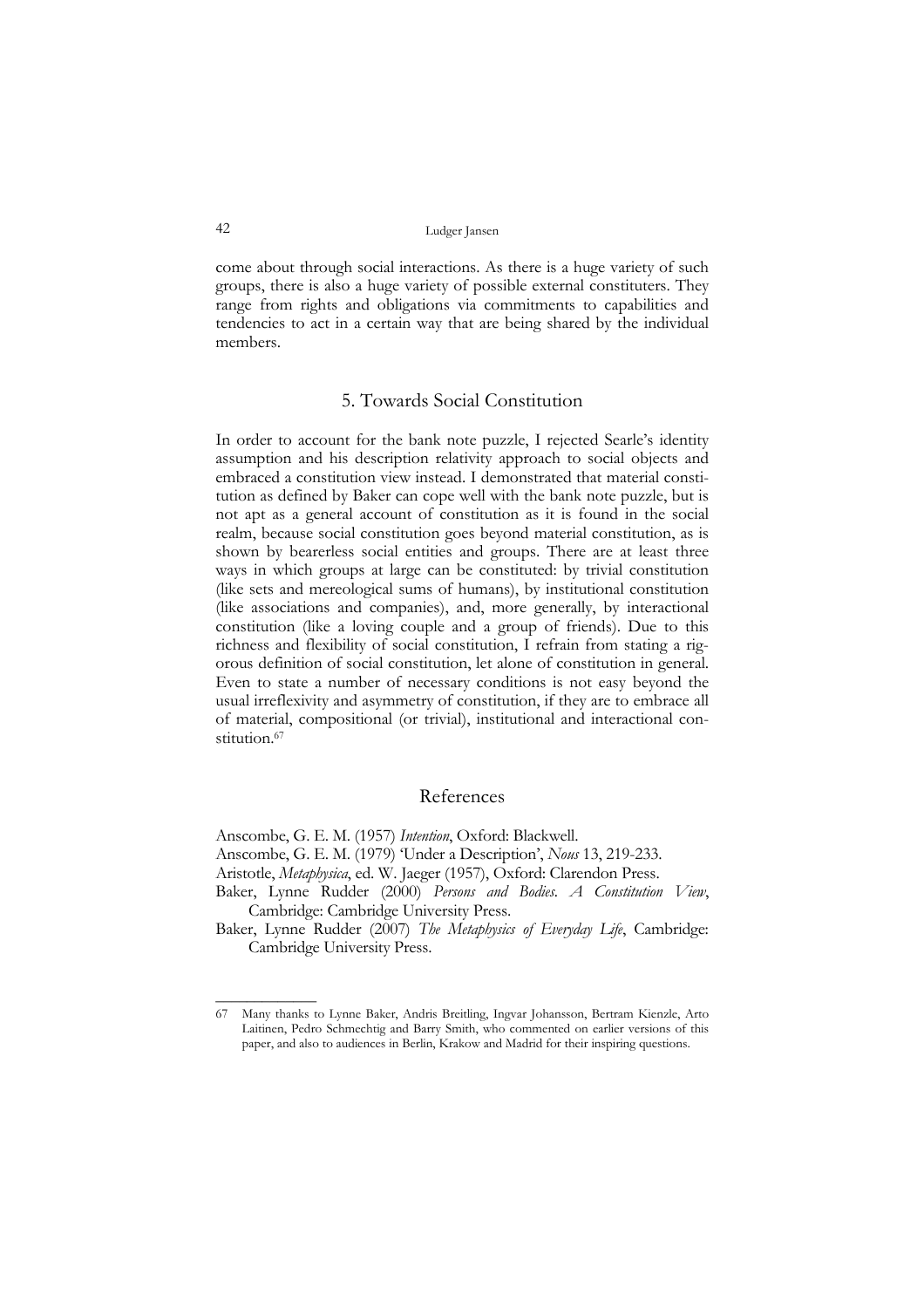- Baltzer, Ulrich (1999) Gemeinschaftshandeln. Ontologische Grundlagen einer Ethik sozialen Handelns, Freiburg B.: Alber.
- Burke, Michael B. (1994) 'Preserving the Principle of One Object to a Place. A Novel Account of the Relations Among Objects, Sorts, Sortals, and Persistence Conditions', Philosophy and Phenomenological Research 54, 591-624.
- Fine, Kit (1982) 'Acts, Events and Things' in: W. Leinfellner, E. Kraemer, J. Schank (eds.), Sprache und Ontologie. Akten des 6. Internationalen Wittgenstein-Symposiums [1981], Wien: Hölder-Pichler-Tempsky, 97-105.
- Fine, Kit (2000) 'A counter- example to Locke's thesis', The Monist 83, 357- 361.
- Fine, Kit (2003) 'The Non-Identity of a Thing and its Matter', Mind 112, 195-234.
- Gilbert, Margaret (1989) On Social Facts, London/New York: Routledge.
- Gilbert, Margaret (2004) 'Collective Epistemology', Episteme 1, 95-107.
- Goldman, Alvin I. (1971) 'The Individuation of Events', Journal of Philosophy 68, 761-774.
- Gumnior, Helmut, Rudolf Ringguth (1973) Horkheimer. Mit Selbstzeugnissen und Bilddokumenten, Reinbeck bei Hamburg: Rowohlt, zuerst 1973, 6th edition 1997.
- Hawthorn, Geoffrey P. (1995) 'Society' in: Ted Honderich (ed.), The Oxford Companion to Philosophy, Oxford: Oxford University Press, 835-836.
- Hindriks, Frank (2006) 'Acceptance-Dependence: A Social Kind of Response-Dependence', Pacific Philosophical Quarterly 87, 481-98.
- Jansen, Ludger (2002) Tun und Können. Ein systematischer Kommentar zu Aristoteles' Theorie der Vermögen im neunten Buch der Metaphysik, Frankfurt M.: Hänsel-Hohenhausen.
- Jansen, Ludger (2005) ,Institutionen und die kategoriale Ontologie' in: Gerhard Schönrich (ed.), Instutionen und ihre Ontologie, Frankfurt M./Lancaster: Ontos, 45-57.
- Jansen, Ludger (2007) 'Being a Community and Being in Community. On Hans Bernhard Schmid`s study of we-intentionality', Metapyhsica 8, 101-109.
- Koepsell, David & Moss, Laurence S. (eds.) (2003) John Searle's Ideas about Social Reality. Extensions, Criticisms and Reconstructions, Oxford: Blackwell (repr. of American Journal of Economics and Sociology 62, No. 1).
- Lewis, David (1991) Parts of Classes, Oxford: Blackwell.
- Lowe, Jonathan (1995a) 'Coinciding objects: in defence of the 'standard account'', Analysis 55, 171-8.
- Lowe, Jonathan (1995b) 'The problem of the many and the vagueness of constitution', Analysis 55, 179-82.
- Lowe, Jonathan (1998) 'Entity, Identity, and Unity', Erkenntnis 48, 191-208.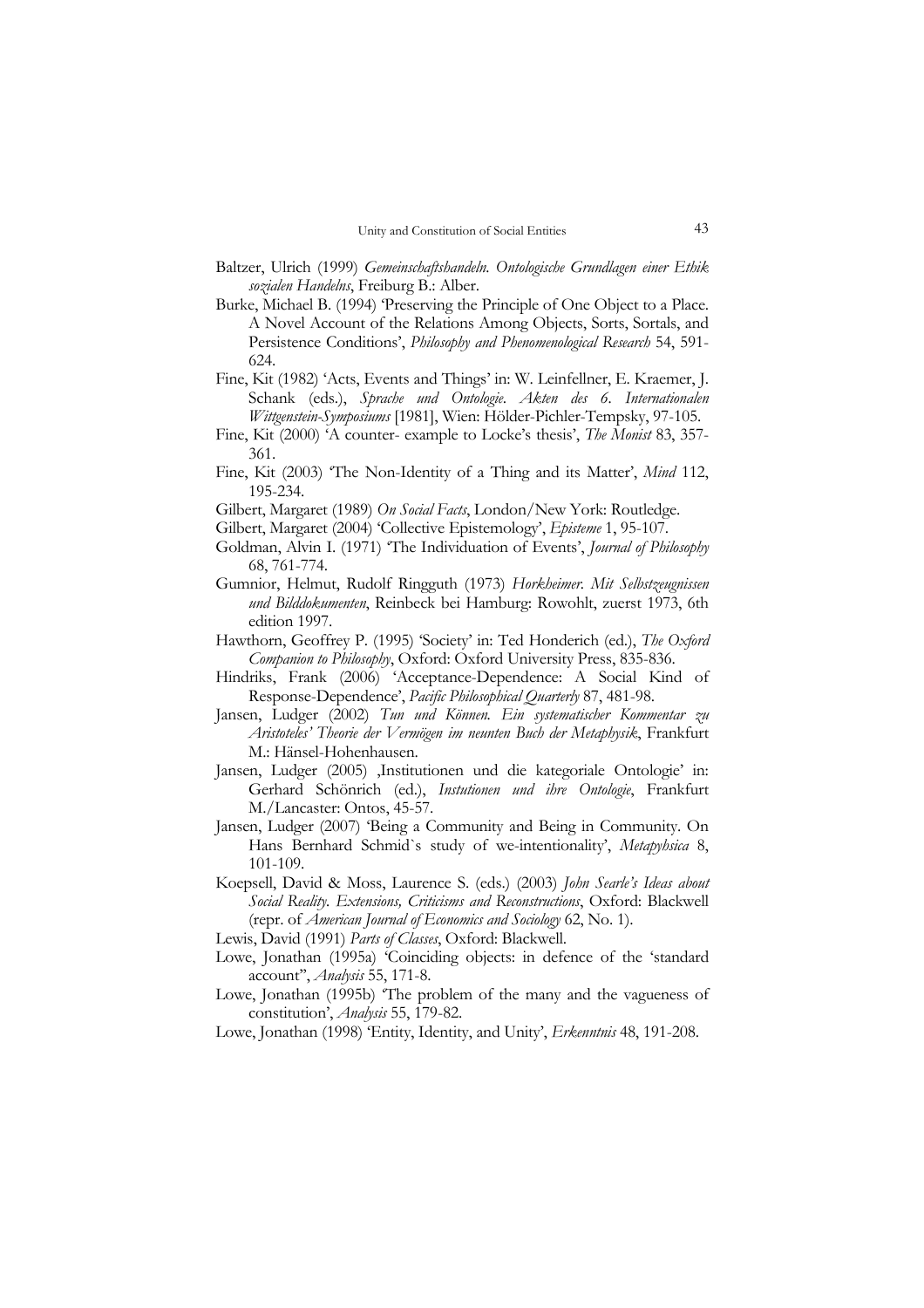Lowe, Jonathan (2006) The Four Category Ontology, Oxford: Clarendon Press.

- Rami, Adolf (2005) 'Institutionelle Eigenschaften' in: Gerhard Schönrich (ed.), Instutionen und ihre Ontologie, Frankfurt M./Lancaster: Ontos, 73- 119.
- Rovane, Carol A. (1998) The Bounds of Agency. An Essay in Revisionary Metaphysics, Princeton NJ: Princeton University Press.
- Ruben-Hillel, David (1985) The Metaphysics of the Social World, London: Routledge & Kegan Paul.
- Sartre, Jean-Paul (1943) L'être et le néant. Essai d'ontologie phénoménologique, Paris: Gallimard.
- Schmechtig, Pedro (1995) 'Konstitution und abhängige Arten. Zu einer Ontologie sozialer Objekte' in: Gerhard Schönrich (ed.), Instutionen und ihre Ontologie, Frankfurt M./Lancaster: Ontos, 121-169.
- Schmid, Hans Bernhard (2005) Wir-Intentionalität. Kritik des ontologischen Individualismus und Rekonstruktion der Gemeinschaft, Freiburg B.: Alber.
- Searle, John R. (1995) The Construction of Social Reality, New York: The Free Press.
- Searle, John R. (2003) 'Reply to Barry Smith', American Journal of Economics and Sociology 62, 299-309; repr. in: Koepsell/Laurence (eds.) (2003), 299-309.
- Sider, Theodore (2002) [Review of Lynne Rudder Baker, *Persons and Bodies*], Journal of Philosophy 99, 45-48.
- Smith, Barry (2003a) 'The Ontology of Social Reality', American Journal of Economics and Sociology 62, 285-299; repr. in: Koepsell/Laurence (eds.) (2003), 285-299.
- Smith, Barry (2003b) 'John Searle: From Speech Acts to Social Reality' in: Barry Smith (ed.), John Searle (Contemporary Philosophy in Focus), Cambridge: Cambridge University Press, 1-33.
- Smith, Barry (2008) 'Searle and de Soto: The New Ontology of the Social World' in: Barry Smith, David M. Mark, Isaac Ehrlich (eds.), The Mystery of Capital and the Construction of Social Reality, Chicago/La Salle IL: Open Court, 35-51.
- Thomas Aquinas, Questiones Disputatae. Vol. 1: De Veritate, ed. Raymundo Spiazzi (1949), 8th revised edition, Roma: Marietti.
- Uzquiano, Gabriel (2004) 'The Supreme Court and the Supreme Court Justices: A Metaphysical Puzzle', Nous 38, 135-153.
- Van Inwagen, Peter (1998) 'Composition as Identity', Philosophical Perspectives 8 (1994) 207-220; repr. in: van Inwagen (2001), 95-110.
- Van Inwagen, Peter (2000) 'Temporal Parts and Identity across Time', The Monist 83, 437-459; repr. in: van Inwagen (2001), 122-143.
- Van Inwagen, Peter (2001) Ontology, Identity, and Modality. Essays in Metaphysics, Cambridge: Cambridge University Press.